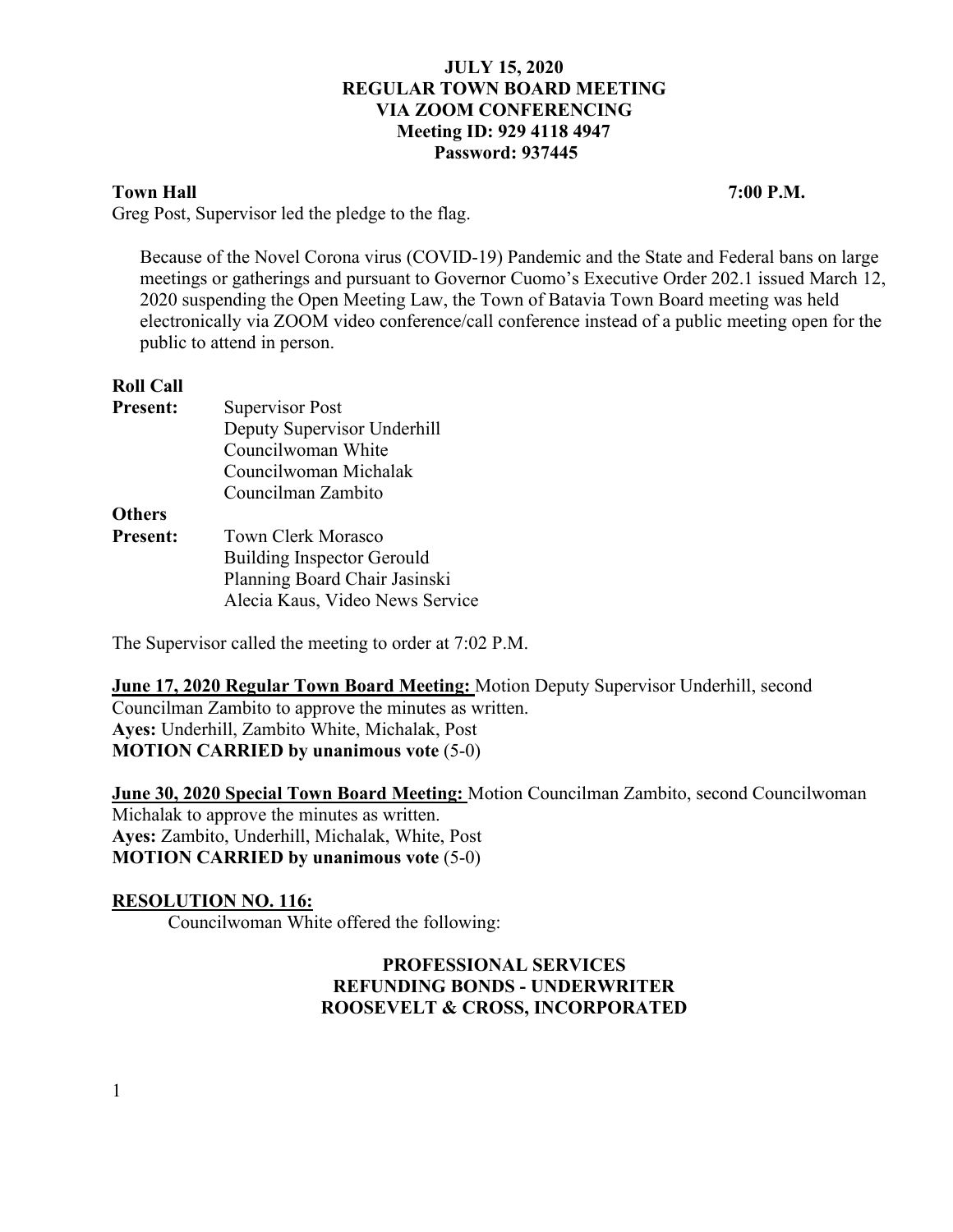**WHEREAS,** on March 18, 2020 the Town Board adopted a "Refunding Bond Resolution", authorizing the issuance of refunding bonds to be offered and sold at private sale under arrangements that are to be in general accord with the Refunding Financial Plan; and

**WHEREAS**, the Town solicited RFP's with the assistance of the Town's municipal advisor for an Underwriter to market the Towns refunding bonds; and

**WHEREAS,** two proposals were received and reviewed; and

**WHEREAS,** Municipal Solutions recommended Roosevelt & Cross, Incorporated (recommendation letter attached).

## **NOW, THEREFORE, BE IT**

**RESOLVED,** that the Town of Batavia Town Board hereby accepts Roosevelt & Cross, Incorporated proposal as underwriter for the refunding bond transactions.

**Second by**: Deputy Supervisor Underhill **Ayes:** White, Underhill, Michalak, Zambito, Post **APPROVED by unanimous vote** (5-0)

**RESOLUTION NO. 117:** Deputy Supervisor Underhill offered the following:

#### **TRAINING WORKSHOP**

**RESOLVED,** the Batavia Town Board hereby authorizes the following personnel to attend training workshops:

Marcy Crandall- Water Well Rehabilitation and Maintenance Asset Management

Andrew Young- CE Online 5 Class Trainings, Code of Ethics, Fair Housing, Agency, Home Inspections, and House Construction, was February 27 – March 4, 2020. Total of 22.5 hours. There was no cost to the Town for this training.

**Second by: Councilwoman White Ayes:** Underhill, White, Michalak, Zambito, Post **APPROVED by unanimous vote** (5-0)

#### **RESOLUTION NO. 118:**

Supervisor Post offered the following: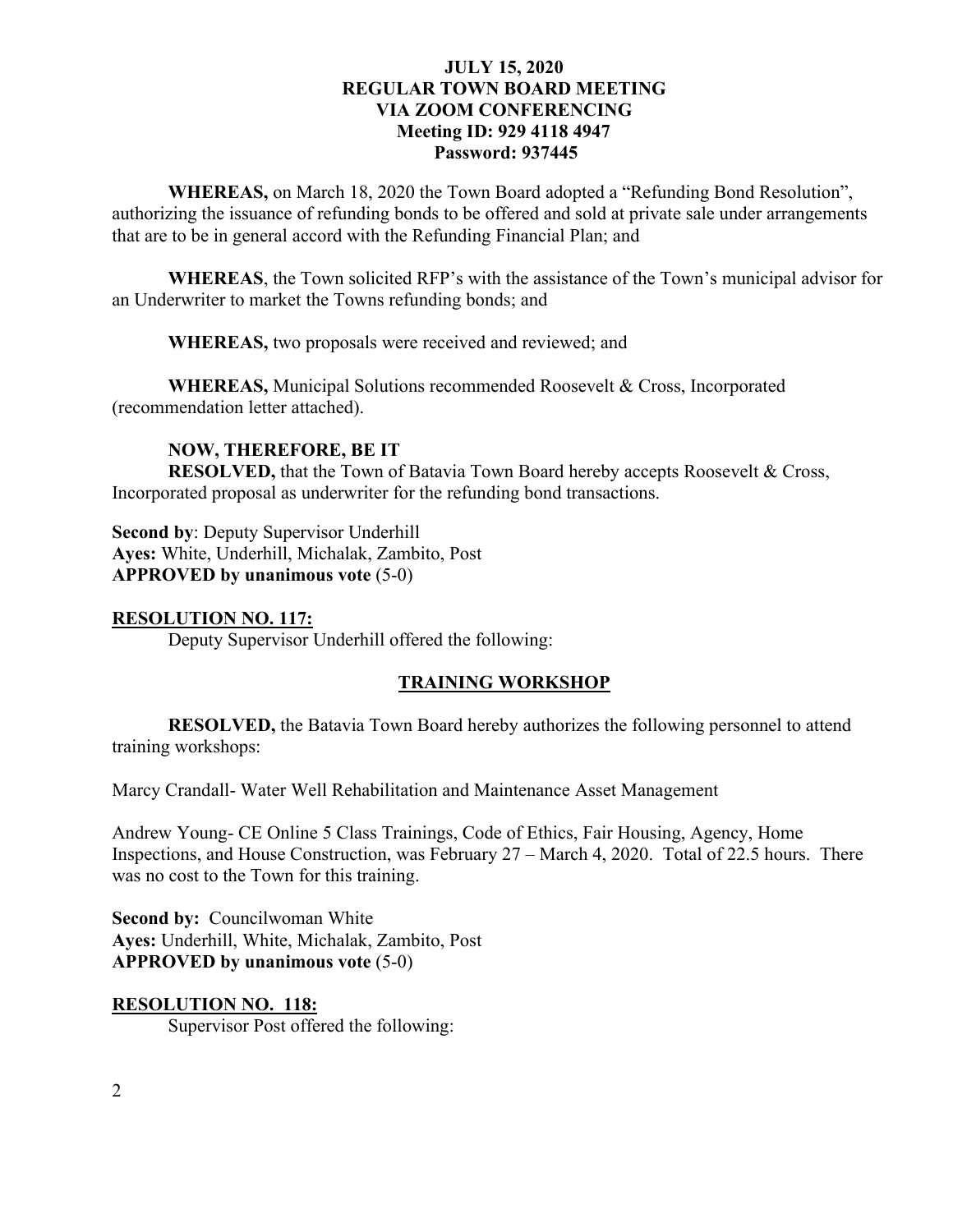# **NON-HAZARDOUS WASTE SERVICE AGREEMENT TRASH AND RECYCLING WASTE MANAGEMENT OF NEW YORK, LLC**

**WHEREAS**, the Town Highway Superintendent solicited for oral quotes for non-hazardous waste removal service for the Town's trash and recycling, and

**WHEREAS**, Waste Management of New York, LLC submitted a quote agreement of \$133.96 per month for three-years, for weekly pickups and an initial one-time delivery fee of \$115.00; and

**WHEREAS**, the Town Highway Superintendent recommends the Town enter into said agreement (recommendation attached);

## **NOW, THEREFORE, BE IT**

**RESOLVED**, the Batavia Town Board hereby authorizes the agreement between the Town of Batavia and Waste Management of New York, LLC for non-hazardous waste removal service, at a cost of one hundred, thirty-three dollars and ninety-six cents (\$133.96) per month for weekly pickups, plus a one-time delivery fee of \$115.00, a copy of which is annexed hereto and made a part of the minutes; and be it further

**RESOLVED,** the Supervisor is hereby authorized to execute said agreement.

**Second by:** Deputy Supervisor Underhill **Ayes:** Post, Underhill, Michalak, Zambito, White **APPROVED by unanimous vote** (5-0)

#### **RESOLUTION NO. 119:**

Councilwoman Michalak offered the following:

### **ACQUIRE INTEREST IN PARCEL OF LAND FOR WATER UTILITY SERVICE**

**WHEREAS**, the Town of Batavia is seeking to acquire an interest in a parcel of land from Dipak G. Rathod for the purpose of installing, constructing, operating, repairing and maintaining meter pit and water service along Hopkins Road; and

**WHEREAS, a** permanent easement for a portion of parcel # 10.-2-60.12 has been prepared and executed by Dipak G. Rathod at a cost of \$10.00; and

**WHEREAS,** Town Engineer has reviewed the Permanent Easement for the interest in the parcel and recommends the Town Board approve said easement.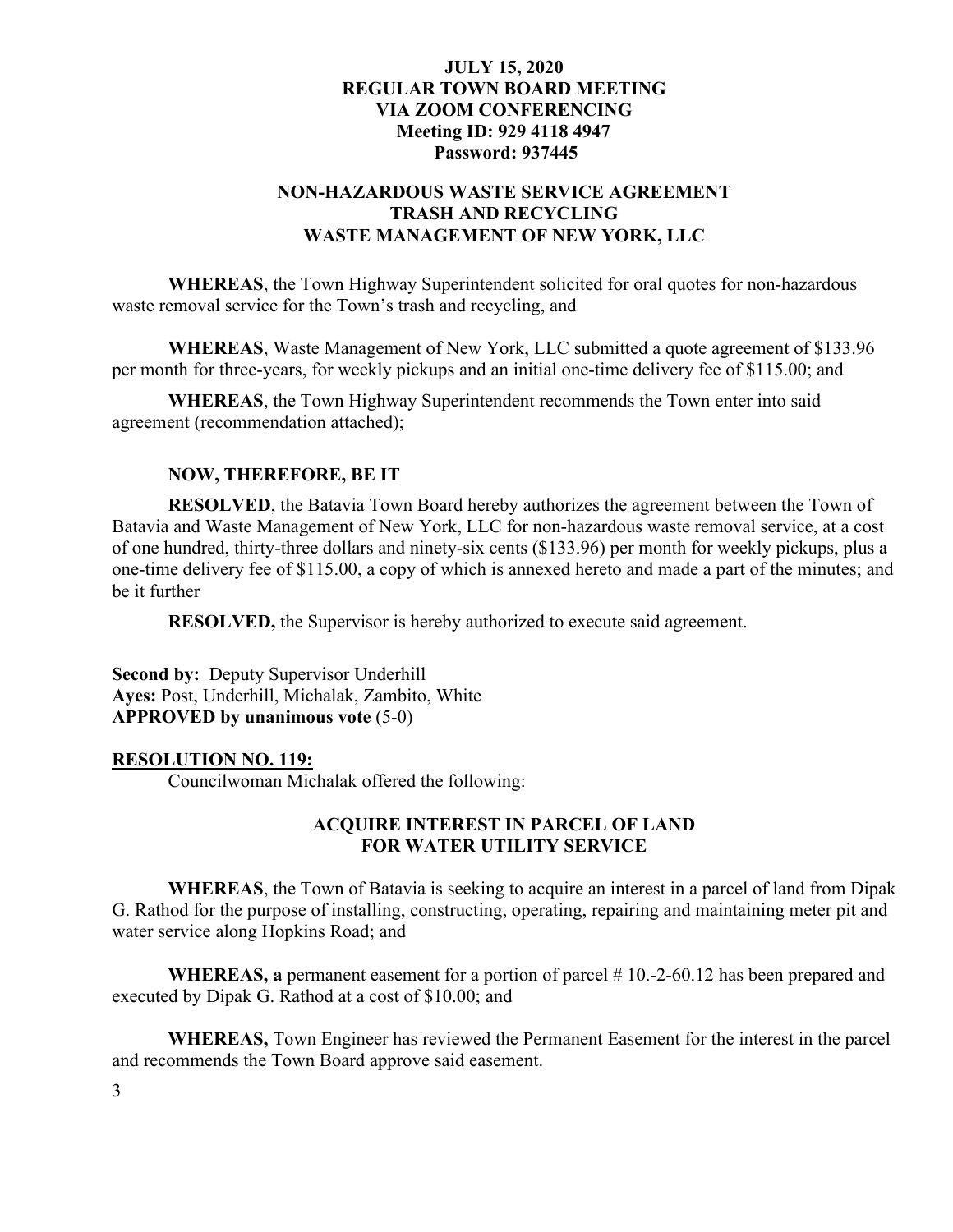### **NOW, THEREFORE, BE IT**

**RESOLVED,** the Batavia Town Board hereby approves the permanent easement from Dipak G. Rathod, for a portion of parcel #10.-2-60.12 at cost of \$10.00, a copy of which is annexed hereto and made a part of the minutes, and be it further

**RESOLVED,** that the Town Supervisor is hereby authorized and directed to sign all documents necessary to record the documents in the Genesee County Clerk's Office.

**Second by:** Deputy Supervisor Underhill **Ayes:** Michalak, Underhill, Zambito, White, Post **APPROVED by unanimous vote** (5-0)

## **RESOLUTION NO. 120:**

Councilman Zambito offered the following:

## **PURCHASE OF VM WARE ESSENTIAL KIT**

**WHEREAS,** the Town of Batavia was awarded the Local Government Records Management Improvement Fund (LGRMIF) Grant for Shared Services document conversion and access; and

**WHEREAS,** an amendment to the LGRMIF Shared Services Grant budget was requested and approved by New York State for VM Ware Essential Kit, less the subscription costs; and

**WHEREAS,** Dell EMC submitted a quote to purchase VM Ware Essentials Kit for 3 Hosts and Subscription at a cost of \$522.61 (attached).

### **NOW, THEREFORE, BE IT**

**RESOLVED,** the Batavia Town Board hereby authorizes the purchase VM Ware Essential Kit for 3 Hosts and VM Ware Subscription from Dell at a cost of \$522.61, and be it

**FURTHER RESOLVED,** the expenditure will be from line items:

| A1460.200             | \$459.00 |
|-----------------------|----------|
| A <sub>1410.401</sub> | \$63.61  |

**Second by: Councilwoman White Ayes:** Zambito, White, Michalak, Underhill, Post **APPROVED by unanimous vote** (5-0)

#### **RESOLUTION NO. 121 :**

Councilwoman White offered the following:

4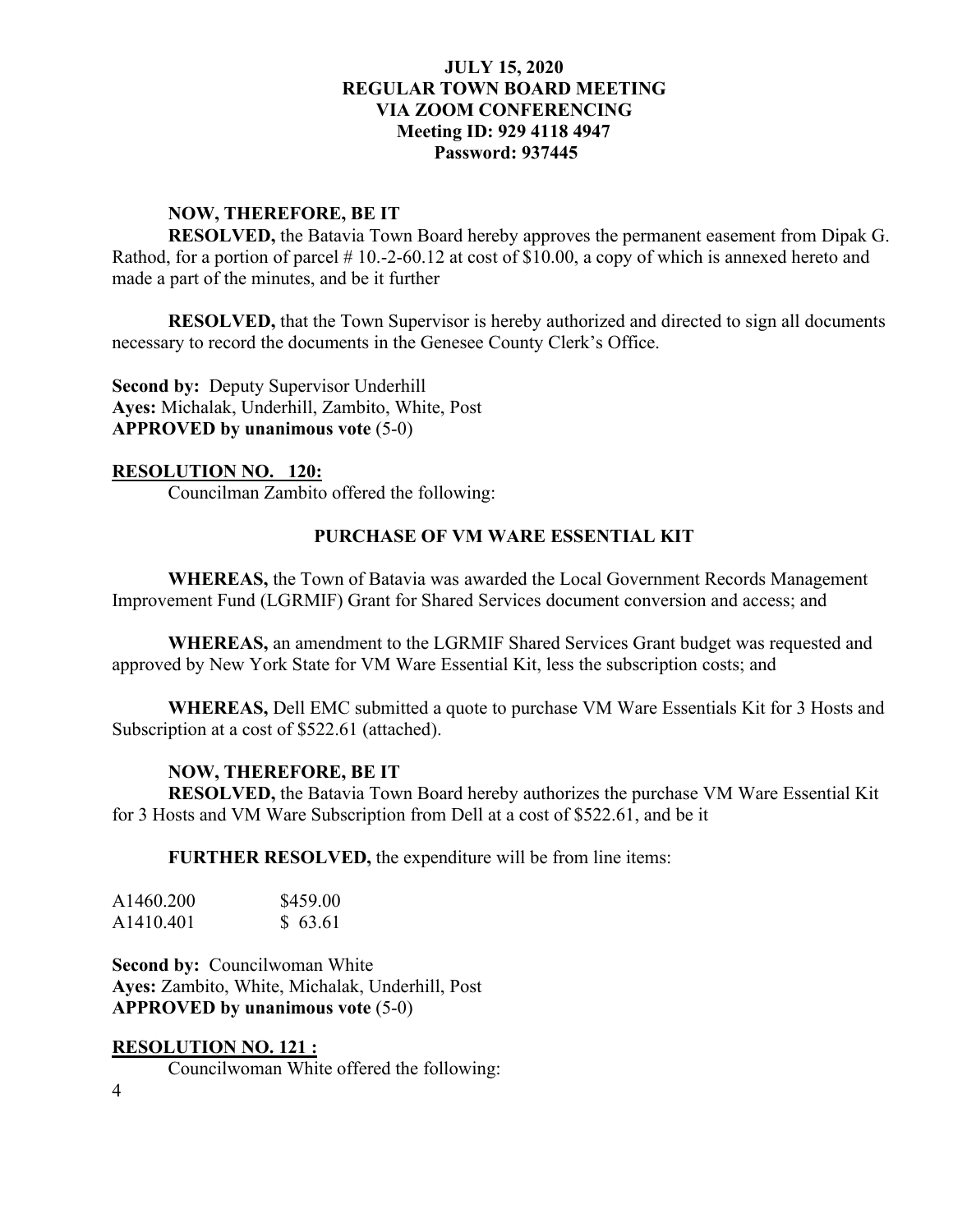# **RESOLUTION TO INTRODUCE PROPOSED LOCAL LAW NO. 2 of 2020 AND TO SCHEDULE A PUBLIC HEARING**

**WHEREAS**, the Town Board of the Town of Batavia, New York desires to consider adopting legislation to enact Local Law 2 of 2020, Discrimination and Harassment Policy and repeal Local Law 2 of 2019, Sexual Harassment Policy by the Town of Batavia, also known as "A Local Law to Adopt a Discrimination and Harassment Policy for the Town of Batavia".

**NOW, THEREFORE, BE IT RESOLVED** by the Town Board of the Town of Batavia, New York that proposed Local Law No. 2 of 2020 entitled "A Local Law to Adopt a Discrimination and Harassment Policy for the Town of Batavia", which proposed Local Law is now in its final form as appears by a copy thereof hereto attached, be and the same hereby is introduced for adoption; and

**BE IT FURTHER RESOLVED** that said proposed Local Law be laid upon the desks of the members of this Town Board on this date and remain there and a copy thereof be kept on file in the office of the Town Clerk until August 19, 2020 and that a public hearing be held before this Town Board on the 19<sup>th</sup> day of August, 2020 at 7:00 p.m. at the Batavia Town Hall, 3833 West Main Street Road, Batavia, New York, on the advisability of enacting said proposed Local Law; and

**BE IT FURTHER RESOLVED** that a copy of said proposed Local Law be mailed to each member of the Town Board not in attendance at this meeting in a postpaid, properly addressed and securely closed envelope in a post box within the Town of Batavia, New York not less than ten (10) calendar days, exclusive of Sunday, prior to the date of said public hearing; and

**BE IT FURTHER RESOLVED** that the Town Clerk shall cause notice of said public hearing to be published once in The Daily News at least five (5) days prior to the date of said public hearing, which notice shall contain the time and place of said hearing, the title and purpose thereof, as well as a statement that a copy of said proposed Local Law is on file in the Town Clerk's Office.

**Second by:** Councilwoman Michalak **Ayes:** White, Michalak, Zambito, Underhill, Post **APPROVED by unanimous vote** (5-0)

Local Law Filing New York State Department of State 41 State Street, Albany, NY 12231 (Use this form to file a local law with the Secretary of State.)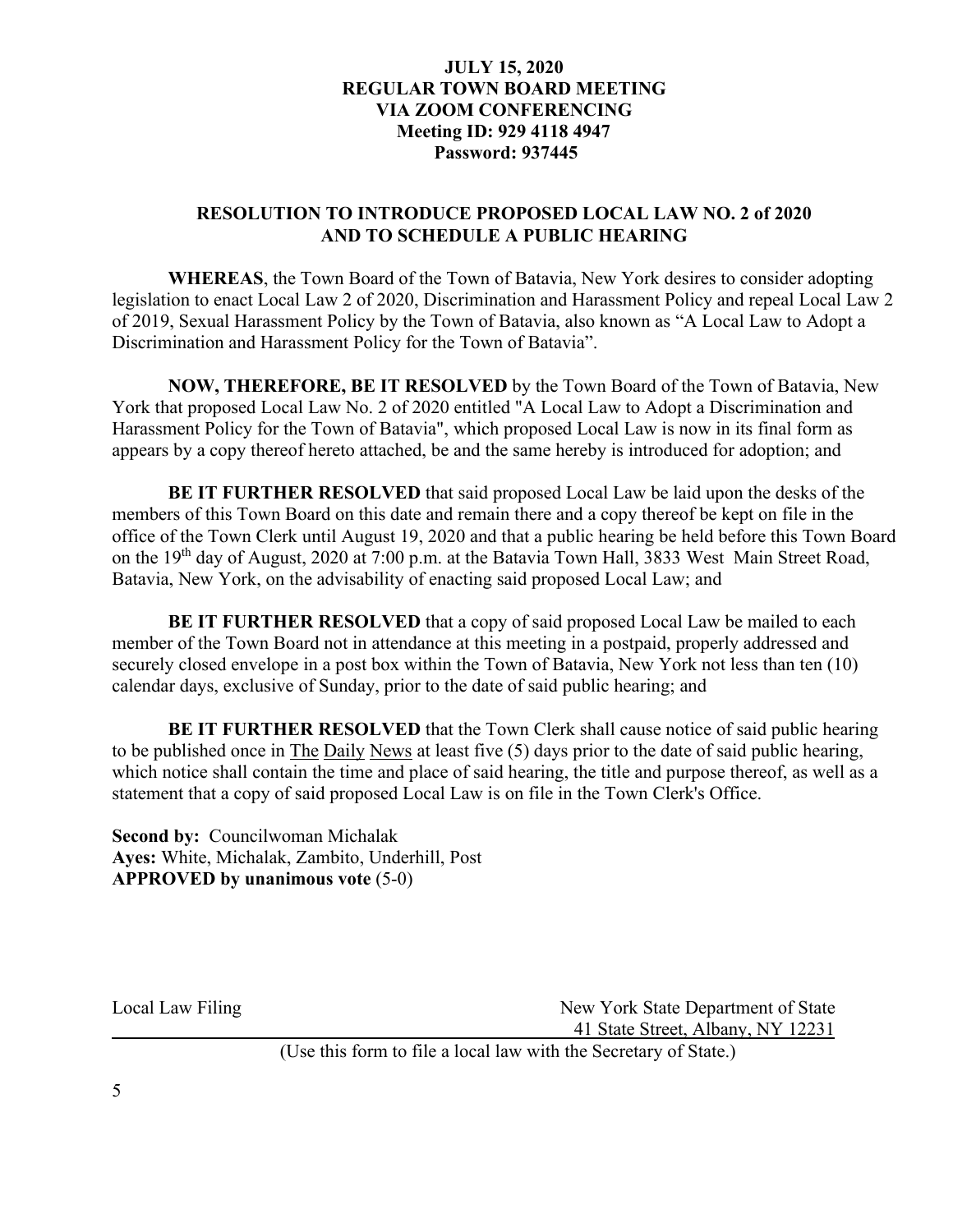Text of law should be given as amended. Do not include matter being eliminated and do not use italics or underlining to indicate new matter.

|                      | <del>Countv</del><br>City<br>Town<br>Village     | of<br>Batavia, Genesee County, New York                                                                                     |             |
|----------------------|--------------------------------------------------|-----------------------------------------------------------------------------------------------------------------------------|-------------|
|                      |                                                  | Local Law No. $\qquad 2 \qquad$ of the year 2020.                                                                           |             |
|                      |                                                  | A local law known as Local Law to Adopt a Discrimination and Harassment Policy for the Town of<br>Batavia<br>(Insert Title) |             |
| Be it enacted by the |                                                  | Town Board<br>(Name of Legislative Body)                                                                                    | of the      |
|                      | <del>County</del><br><b>City</b><br>- of<br>Town | <b>Batavia, Genesee County, New York</b>                                                                                    | as follows: |

# **SECTION I. TITLE AND AUTHORITY**

Village

This local law is entitled "A Local Law to Adopt a Discrimination and Harassment Policy for the Town of Batavia," and is adopted pursuant to authority granted in the Municipal Home Rule Law of the State of New York.

# **SECTION II. REPEAL OF FORMER SEXUAL HARASSMENT POLICY**

The Sexual Harassment Policy of the Town of Batavia, codified at Chapter 51 of the Code of the Town of Batavia, is hereby repealed in its entirety.

# **SECTION III. ADOPTION OF DISCRIMINATION AND HARASSMENT POLICY OF THE TOWN OF BATAVIA**

The Town of Batavia hereby adopts the following Discrimination and Harassment Policy, to wit: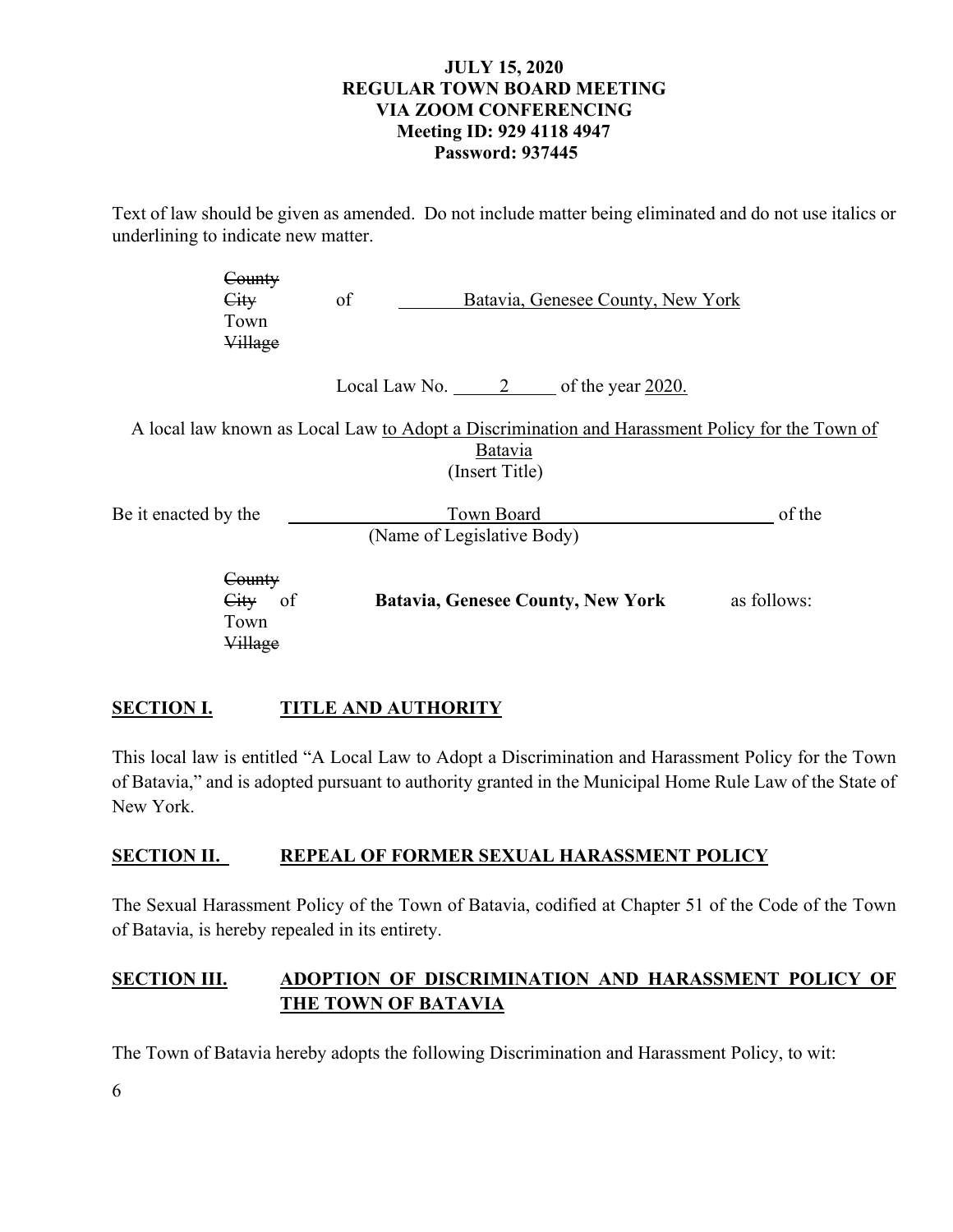# **TOWN OF BATAVIA POLICY AGAINST DISCRIMINATION AND HARASSMENT**

# **SECTION 1: PURPOSE**

The Town of Batavia believes in the dignity of the individual and recognizes the rights of all people to equal employment opportunities in the workplace. In this regard, the [Municipality], (hereinafter "Municipality"), is committed to a policy of protecting and safeguarding the rights and opportunities of all people to seek, obtain and hold employment without subjugation to harassment or discrimination in the workplace. It is the Municipality's policy to provide an employment environment free from harassment and discrimination based on race, color, gender, religion, religious creed, sex, familial or marital status, age, national origin or ancestry, physical or mental disability, genetic information/predisposition or carrier status, military or veteran status, sexual orientation, self-identified or perceived sex, gender expression, gender identity and the status of being transgender, pregnancy (including childbirth and related medical conditions, and including medical conditions related to lactation) citizenship, domestic violence victim's status or any other characteristics protected by applicable federal, state or local law.

- **A. Scope of Policy** This Policy applies to all Municipality employees and all personnel in a contractual or other business relationship with the Municipality including, for example, applicants, temporary or leased employees, interns (whether paid or unpaid), volunteers, visitors, independent contractors, contractors, subcontractors, vendors, consultants or other persons providing services pursuant to a contract in the workplace, including employees of independent contractors, contractors, subcontractors, vendors, consultants or others providing services pursuant to a contract in the workplace. In the remainder of this Policy, the term "employees" refers to this collective group. This Policy applies with equal force on Municipality property as it does at Municipality-sponsored events, programs, and activities that take place off Municipality premises.
- **B. Policy Objectives** By adopting and publishing this Policy, it is the intention of the Municipality's governing body to:
	- (1) Notify employees about the types of conduct that constitute harassment and discrimination prohibited by this Policy;
	- (2) Inform employees about the complaint procedures established by the Municipality that enable any employee who believes (s)he is the victim of harassment or discrimination to submit a complaint which will be investigated by the Municipality;
	- (3) Clearly advise all supervisory staff, managers, and employees that harassment and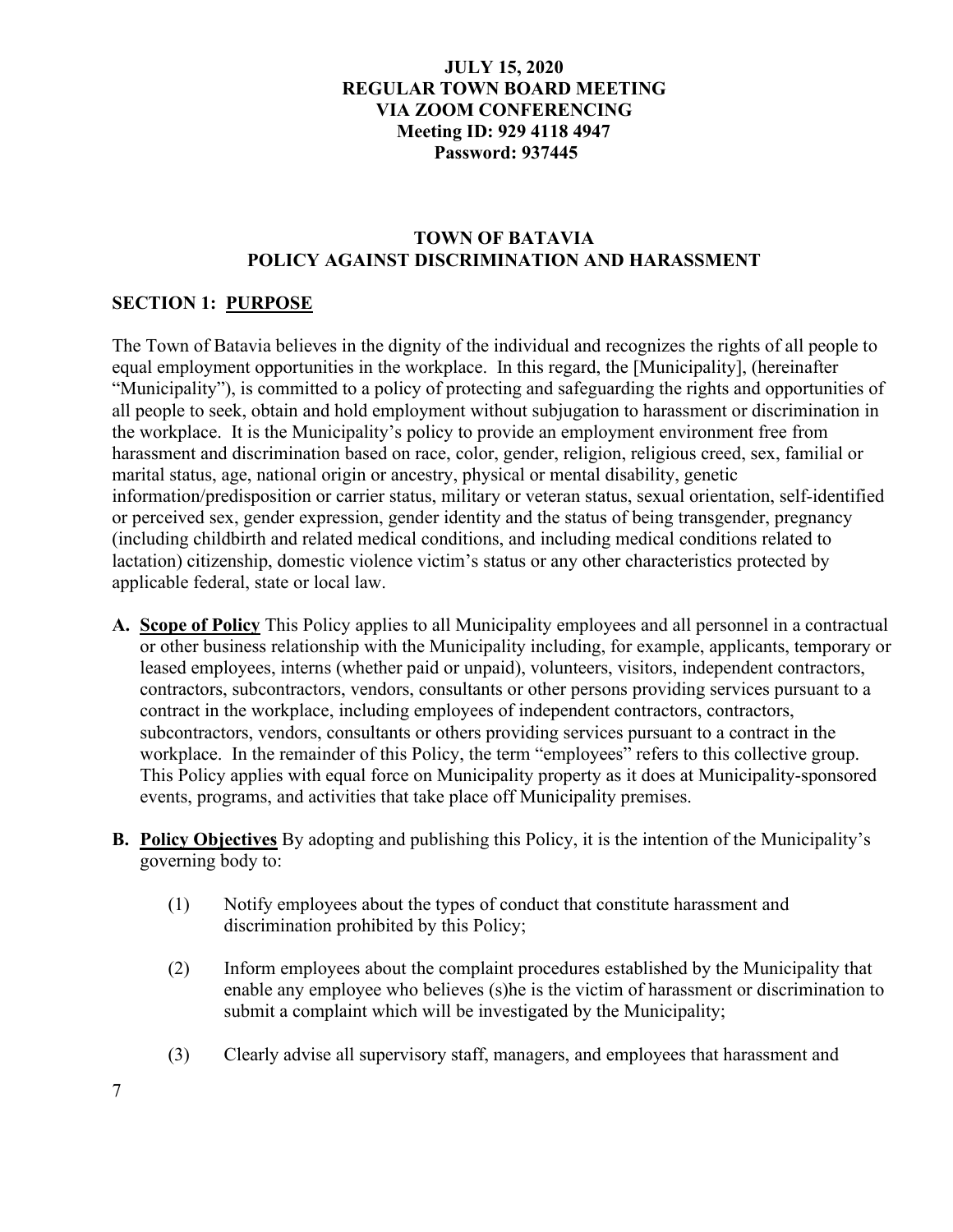discrimination is strictly prohibited, and no such person possesses the authority to harass or discriminate; and

(4) Notify all employees that the Municipality has appointed Compliance Officers who are specifically designated to receive complaints and ensure compliance with this Policy.

NOTE: The title and office location of each Compliance Officer designated to receive and investigate complaints are listed below in *Section 11* of this Policy. Any change in the designated Compliance Officers shall be distributed in writing to all current employees and shall be posted.

# **SECTION 2: DEFINITIONS**

### **"Prohibited Discrimination of Employees"**

Prohibited discrimination of employees can take the form of any adverse employment action against an employee, by either a Municipality employee or official or a third party engaged in activities sponsored by the Municipality which is based upon the employee's protected characteristic. Prohibited discrimination of employees also includes harassment based on a protected characteristic even where there is no tangible impact upon the employee's employment opportunities and/or employment benefits. The phrase "prohibited discrimination" as used in this Policy includes all forms of prohibited discrimination and harassment based on a protected characteristic, including "Sexual Harassment" as defined below.

### **"Harassment"**

Harassment is strictly prohibited and includes, but is not limited to, conduct that is unwelcome and has the purpose or effect of unreasonably interfering with a person's work performance, or creating an intimidating, hostile or offensive working environment. Such harassment of employees is prohibited by this Policy if it is based on a protected characteristic or directed at an individual because of a protected characteristic. In this regard, individuals subject to this Policy should be mindful that conduct or behavior that is acceptable, amusing or inoffensive to some individuals may be viewed as unwelcome, abusive or offensive to others.

## **"Sexual Harassment"**

Sexual harassment is strictly prohibited. It is a form of sex discrimination and is unlawful under federal, state, and (where applicable) local law. Sexual harassment includes harassment on the basis of sex, sexual orientation, self-identified or perceived sex, gender expression, gender identity and the status of being transgender.

Sexual harassment includes unwelcome conduct which is either of a sexual nature, or which is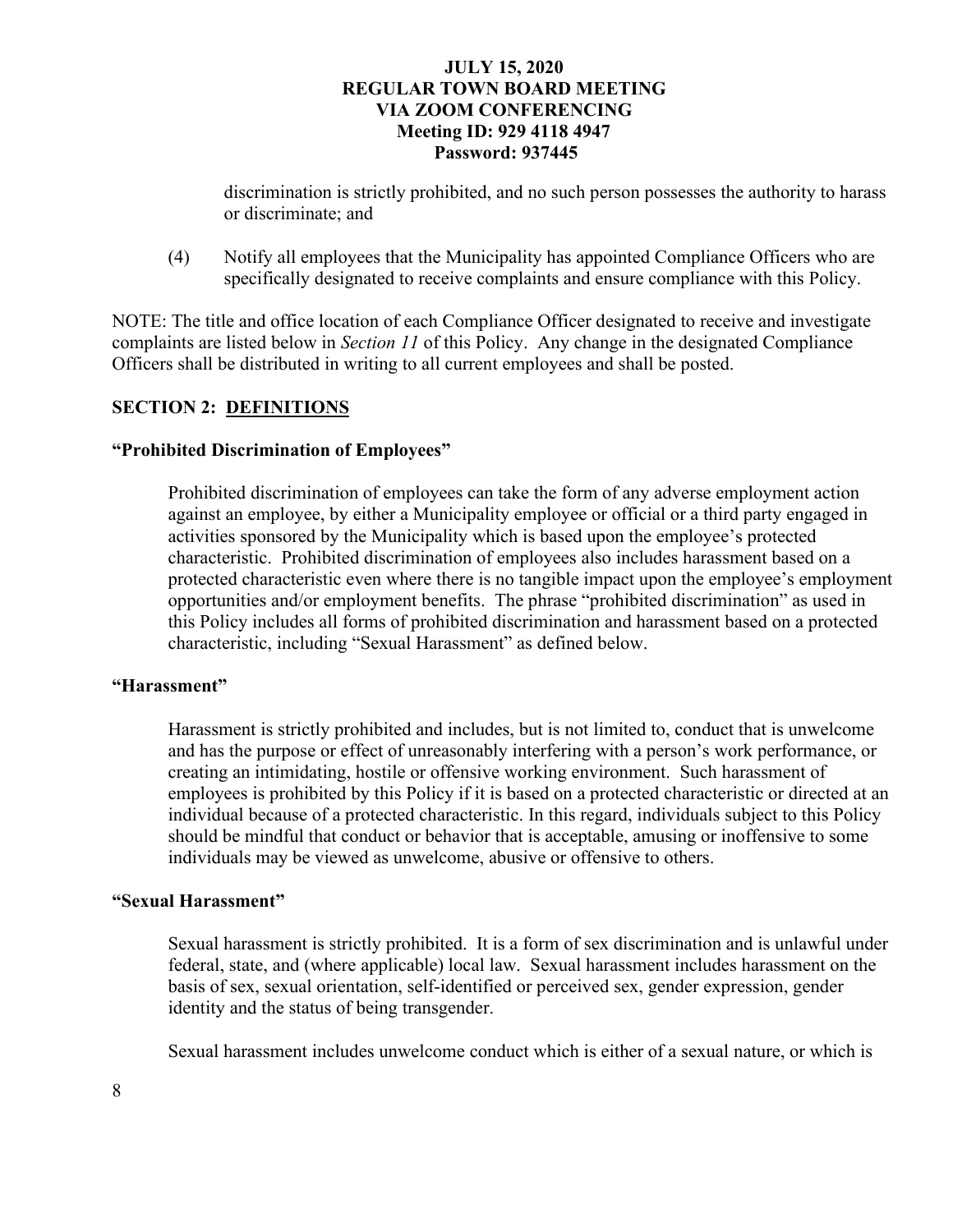directed at an individual because of that individual's sex when:

- (1) Submission to such conduct is made either explicitly or implicitly a term or condition of an individual's employment;
- (2) Submission to, or rejection of, such conduct by an individual is used as the basis for employment decisions affecting such individual (e.g., promotion, transfer, demotion, termination); or
- (3) Such gender-based conduct has the purpose or effect of unreasonably interfering with an individual's work performance, or of creating an intimidating, hostile or offensive working environment, even if the reporting individual is not the intended target of the sexual harassment.

 The foregoing includes offensive comments, jokes, innuendoes or other statements of a sexual or gender-based nature as well as favoritism between a supervisor and subordinate based on an intimate/sexual relationship or desire for the same.

## **Who can be the target of harassment?**

 Harassment can occur between any individuals, regardless of their sex, gender or other protected status. New York Law protects employees, paid or unpaid interns, and non-employees, including independent contractors, and those employed by companies contracting to provide services in the workplace. Harassers can be a superior, a subordinate, a coworker or anyone in the workplace including an independent contractor, contract worker, vendor, client, customer or visitor.

## **Where can harassment occur?**

Unlawful harassment is not limited to the physical workplace itself. It can occur while employees are traveling for business or at employer sponsored events or parties. Calls, texts, emails, and social media usage by employees can constitute unlawful workplace harassment, even if they occur away from the workplace premises, on personal devices or during non-work hours.

### **"Prohibited Behavior and Examples of Harassment, including Sexual Harassment"**

 Specific forms of behavior the Municipality considers harassment or sexual harassment are set forth below. Every conceivable example cannot be delineated herein, and thus the descriptions below should not be interpreted in any way as being all-inclusive.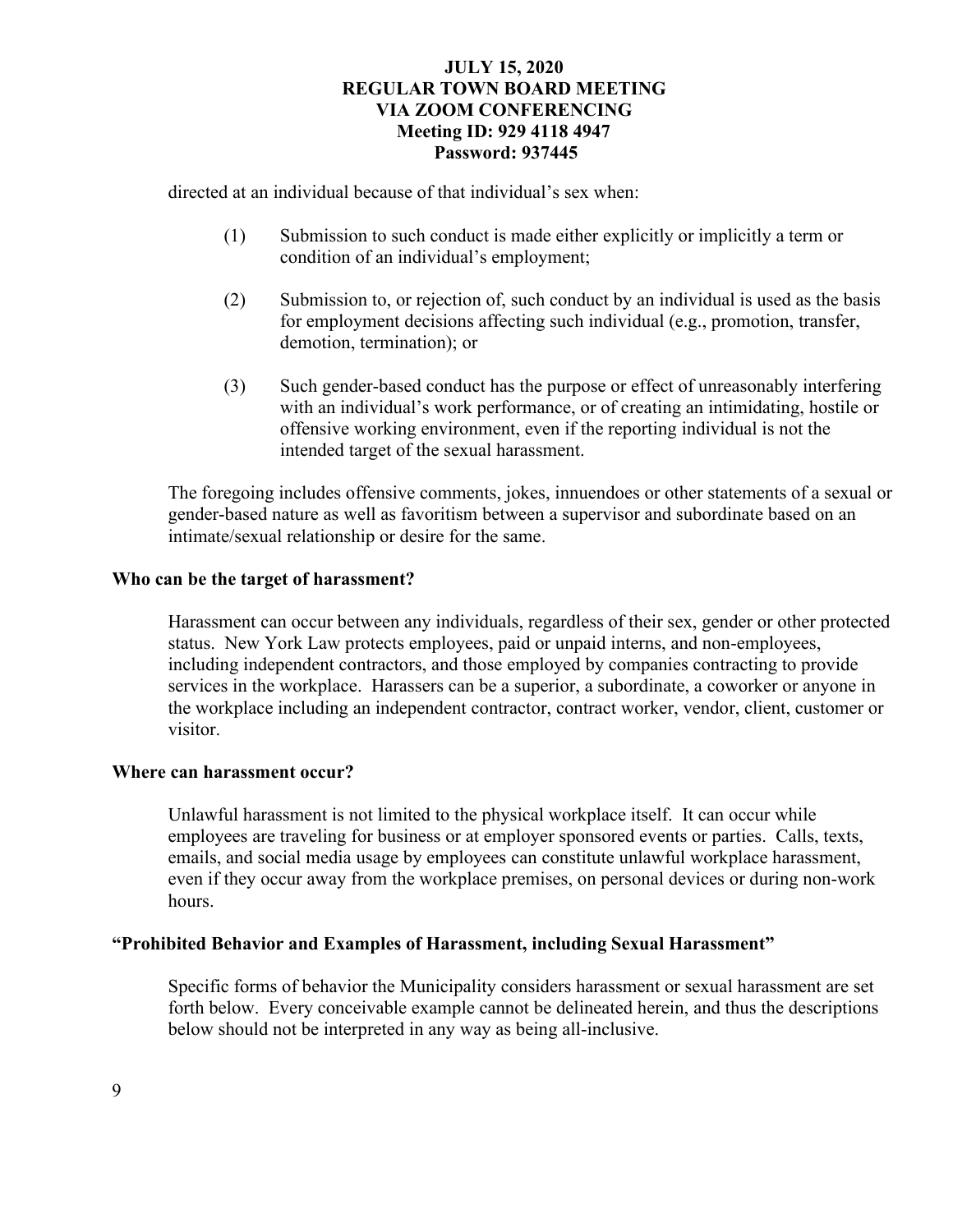- o **Verbal:** Abusive verbal language including jokes, comments, teasing or threats related to an employee's protected characteristic, sexual activity and/or body parts whether or not said in that person's presence including, but not limited to: sexual innuendos; slurs; suggestive, derogatory, or insulting comments or sounds; whistling; jokes; propositions; threats; comments on a person's appearance that make the person feel uncomfortable because of his or her protected characteristic; sex stereotyping, continuing to ask someone for dates or to meet after work after the person has made it clear that he or she does not want to go; comments about an employee's anatomy or protected characteristic that are unwelcome, unreasonably interfere with an employee's work performance, or create an intimidating, hostile or offensive work environment; and unwelcome advances or demands based on someone's protected characteristic.
- o **Nonverbal:** Abusive written language showing or displaying pornographic or sexually explicit objects or pictures; graphic commentaries based on a protected characteristic; derogatory cartoons or caricatures; luring or obscene gestures in the workplace; staring at a person's body in a sexually suggestive manner; gestures or motions based on a protected characteristic; sending material through the Municipality e-mail system or other electronic communication devices (e.g. voice mail) or using the Municipality's mail, computers or cell phones to view material that is demeaning or derogatory based on one's protected characteristic.
- o **Physical:** Unwelcome physical conduct, including but not limited to: hitting, pushing, shoving, slapping, petting, pinching, grabbing, holding, hugging, kissing, tickling, massaging, displaying private body parts, coerced sexual intercourse, rape or assault or attempts to commit these assaults, persistent brushing up against a person's body, unnecessary touching and flashing or other unwelcome physical conduct.
- o **Other:** Hostile actions taken against an individual because of an individual's sex, sexual orientation, gender identity and the status of being transgender or because of any other protected characteristic, such as: interfering with, destroying or damaging a person's workstation, tools, or equipment, or otherwise interfering with the individual's ability to perform the job; sabotaging an individual's work; bullying, yelling, or name-calling.

Any employee who feels discriminated against or harassed should report so that any violation of this Policy can be corrected promptly. Any harassing conduct, even if a single incident, can be addressed under this Policy.

# **SECTION 3: POLICY**

 The Municipality prohibits harassment and discrimination based on any characteristic protected by applicable law and will not tolerate any form of unlawful discrimination or harassment. The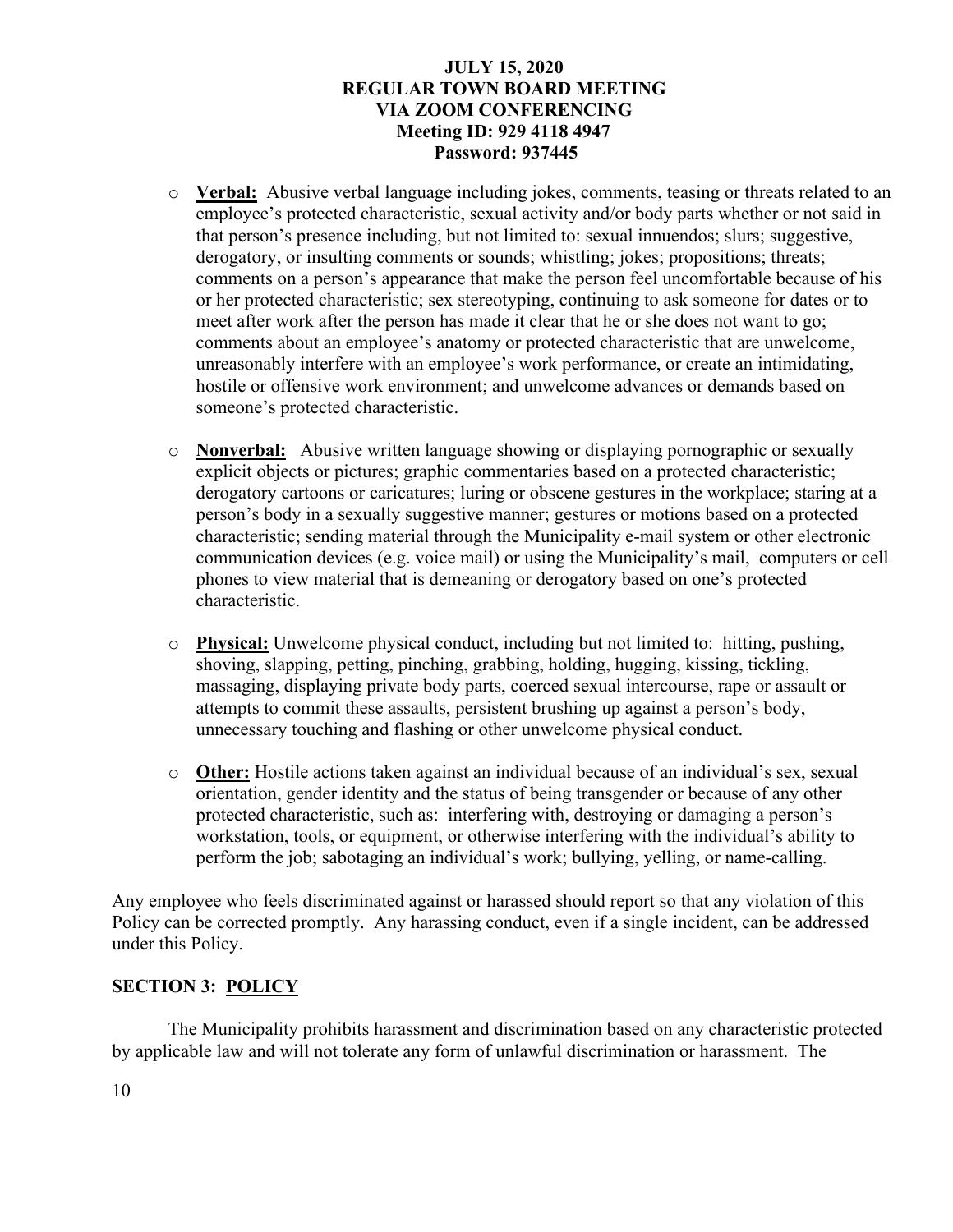Municipality will take all steps necessary to prevent and stop the occurrence of unlawful discrimination and/or harassment, including sexual harassment, in the workplace.

 All employees, including but not limited to, Municipality officials and supervisory personnel, are responsible for ensuring a work environment free from prohibited harassment and discrimination. All employees will be held responsible and accountable for avoiding or eliminating inappropriate conduct that may give rise to a claim of harassment or discrimination. Employees are encouraged to report violations to Department Head, one of the Compliance Officers listed in *Section 11* of this Policy in accordance with the Complaint Procedure set forth in this Policy. Department Heads and/or Compliance Officers must take immediate and appropriate corrective action when suspected instances of prohibited harassment and/or discrimination come to their attention to assure compliance with this Policy as well as report the suspected misconduct to the Municipality's designated Compliance Officers. Furthermore, if any employee believes that any member of management has violated this policy or has not properly responded to and/or handled a report or concerns of discrimination or harassment, the employee should immediately contact one of the Municipality's designated Compliance Officers.

 Each employee is assured pursuant to *Section 6* of this Policy, that retaliation against an individual who makes a complaint or report under this Policy is absolutely prohibited and constitutes, in and of itself, a violation of this Policy. Employees who engage in retaliation against any employee for making a good faith complaint of harassment or discrimination, for opposing in good faith any practices forbidden by applicable anti-discrimination laws or for filing a good faith complaint with, or otherwise participating in any manner in an internal workplace investigation or an external investigation, proceeding or hearing conducted by any federal or state agency charged with enforcing employment discrimination laws shall be subject to discipline, up to and including termination of employment. Any employee who believes he/she has been retaliated against in violation of this policy should report violations to one of the Compliance Officers listed in *Section 11* of this Policy in accordance with the Complaint Procedure set forth in this Policy.

 Any questions regarding the scope or application of this Policy should be directed to one of the Compliance Officers listed in *Section 11* of this Policy.

# **SECTION 4: POLICY ENFORCEMENT**

#### **A. Complaint Procedure for Employees**

#### 1. **Notification Procedure**

Prompt reporting of complaints or concerns is encouraged so that timely and constructive action can be taken before relationships become strained. Reporting of all perceived incidents of prohibited discrimination and/or harassment is encouraged and essential, regardless of the offender's identity or position. An employee or other individual who feels aggrieved because of harassment or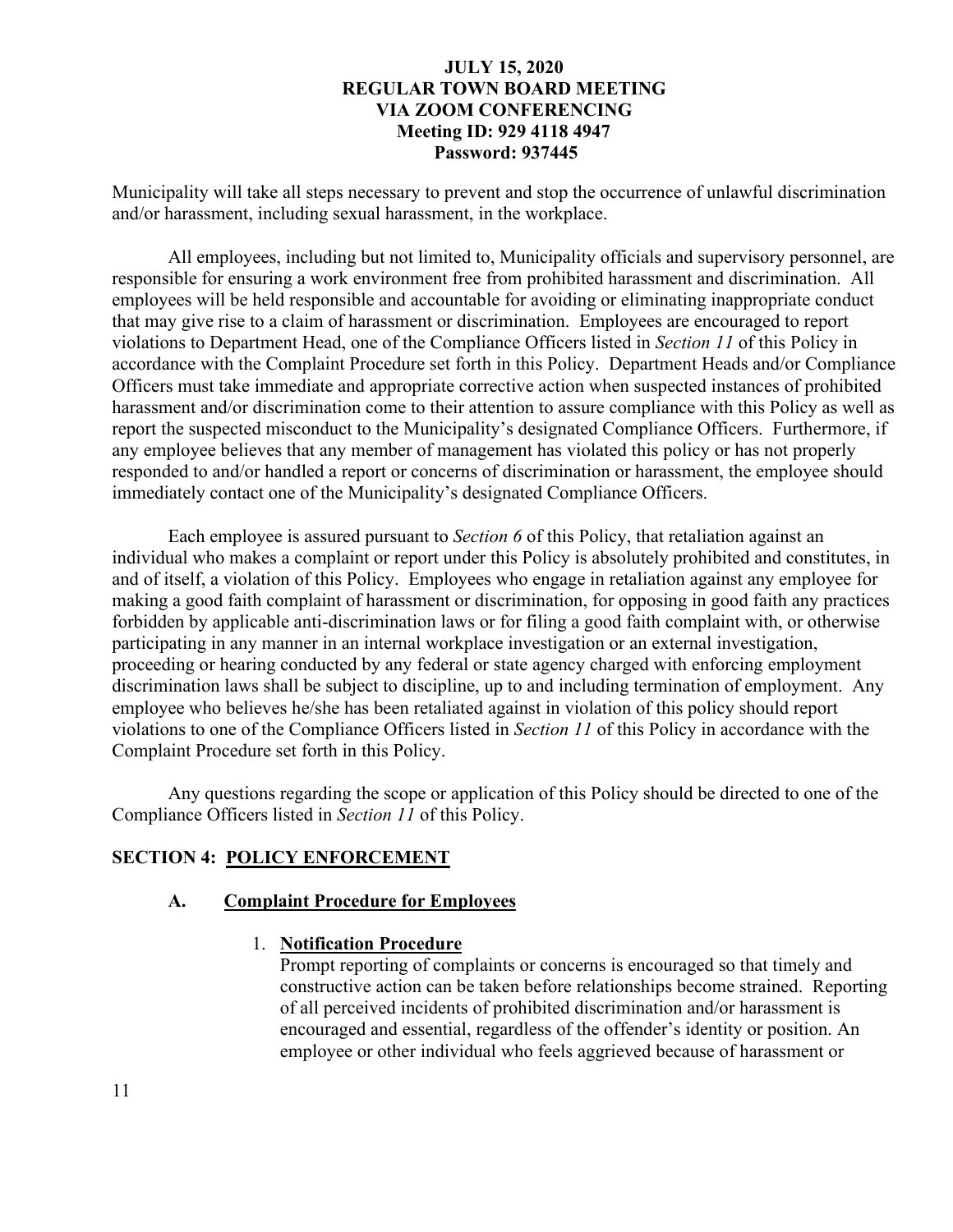discrimination shall contact his or her Department Head or a Compliance Officer listed in *Section 11* of this Policy, or another administrator. Likewise, anyone who witnesses or becomes aware of instances of harassment or discrimination should report such behavior to his or her Department Head or a Compliance Officer listed in *Section 11* of this Policy, or another administrator.

#### 2. **Making a Complaint**

Complaints are accepted orally and in writing. All employees are encouraged to use the Municipality's "Complaint of Alleged Discrimination" form as prepared from time to time by the Town Clerk. Additional complaint forms can be obtained from a Compliance Officer, with no questions asked. Because an accurate record of the allegedly objectionable behavior is necessary to resolve a complaint of prohibited discrimination or harassment, the Municipality encourages employees to place complaints in writing, even if originally made orally. If an employee has any questions or difficulty filling out the complaint form, she/he can obtain assistance from any one of the Compliance Officers or the Department Head to which he/she complained. All complaints should include: the name of the complaining party, the name of the alleged offender(s), date(s) of the incident(s), description of the incident(s), names of witnesses to the incident(s) and the signature of the complaining party.

- Once the complaining party has completed and dated a complaint, with or without the assistance of one of the Municipality's Compliance Officers or a Department Head, the written complaint, or oral complaint as the case may be, should be promptly forwarded to one of the Municipality's Compliance Officers.
- Complainants are expected to cooperate with the Municipality's investigation procedures by providing all relevant information relating to the complaint, as are other supervisory and non-supervisory employees having relevant or related knowledge or information.

#### 3. **Supervisory Responsibilities**

- All Department Heads who receive a complaint or information about suspected harassment or discrimination, observe what may be harassing behavior or for any reason to suspect that harassment is occurring, are required to report such suspected harassment or discrimination to one of the Municipality's Compliance Officers.
- In addition to being subject to discipline if they engaged in harassing conduct themselves, Department Heads will be subject to discipline for failing to report suspected harassment or otherwise knowingly allowing harassment to continue.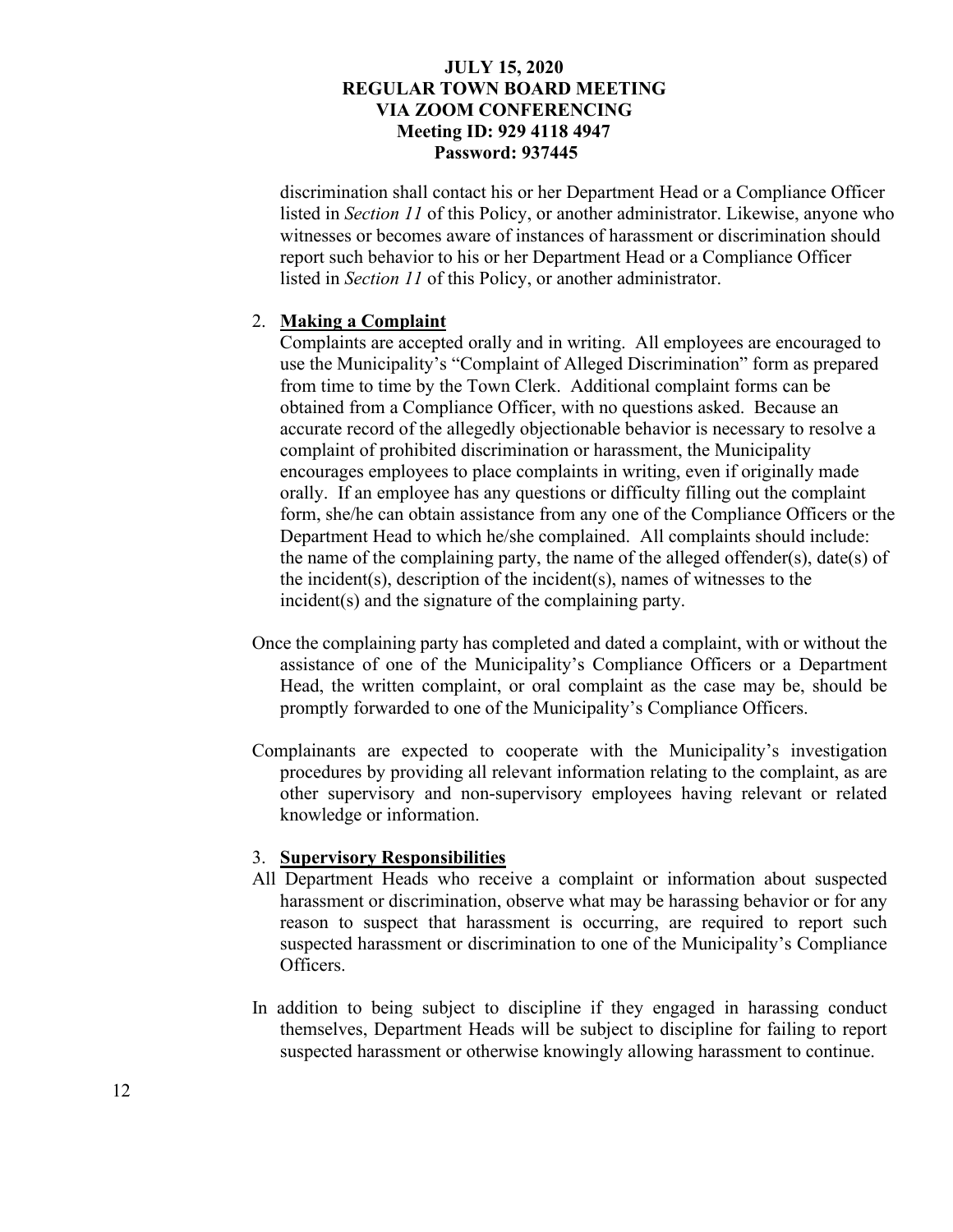Department Heads will also be subjected to discipline for engaging in any retaliation.

# **B. Time for Reporting a Complaint**

Prompt reporting of all complaints is strongly encouraged. All employees should be aware that appropriate resolution of complaints and effective remedial action oftentimes is possible only when complaints are promptly filed.

# **C. Confidentiality and Privacy**

The Municipality shall keep complaints as confidential as is consistent with a thorough investigation, applicable collective bargaining agreements, and other laws and regulations regarding employees. To the extent complaints made under this Policy implicate criminal conduct, the Municipality may be required by law to contact and cooperate with the appropriate law enforcement authorities.

# **D. Acknowledgement of Complaint**

Upon receipt of an oral or written complaint, the Compliance Officer should endeavor to contact promptly the complainant to confirm that the complaint has been received. If the complainant does not receive such confirmation promptly, she/he is encouraged to contact a Compliance Officer or his/her Department Head to whom the complaint was made to ensure its receipt. The purpose of this acknowledgment procedure is to ensure that all complaints are received by authorized individuals, carefully processed and promptly investigated.

# **SECTION 5: INVESTIGATION PROCEDURES**

# **A. Timing of Investigations**

The Municipality will promptly investigate all allegations of discrimination and harassment prohibited by this Policy. The Municipality will also attempt to complete investigations under this Policy promptly. The length of the investigation will depend upon the complexity and particular circumstances of each complaint.

# **B**. **Method of Investigation**

 Investigations will provide all parties due process, and reach reasonable conclusions based on the evidence collected. Investigations will be conducted by Municipality Compliance Officers, Municipality's legal counsel, and/or other impartial persons designated by the Municipality. The primary purposes of all investigations under this Policy will be to determine: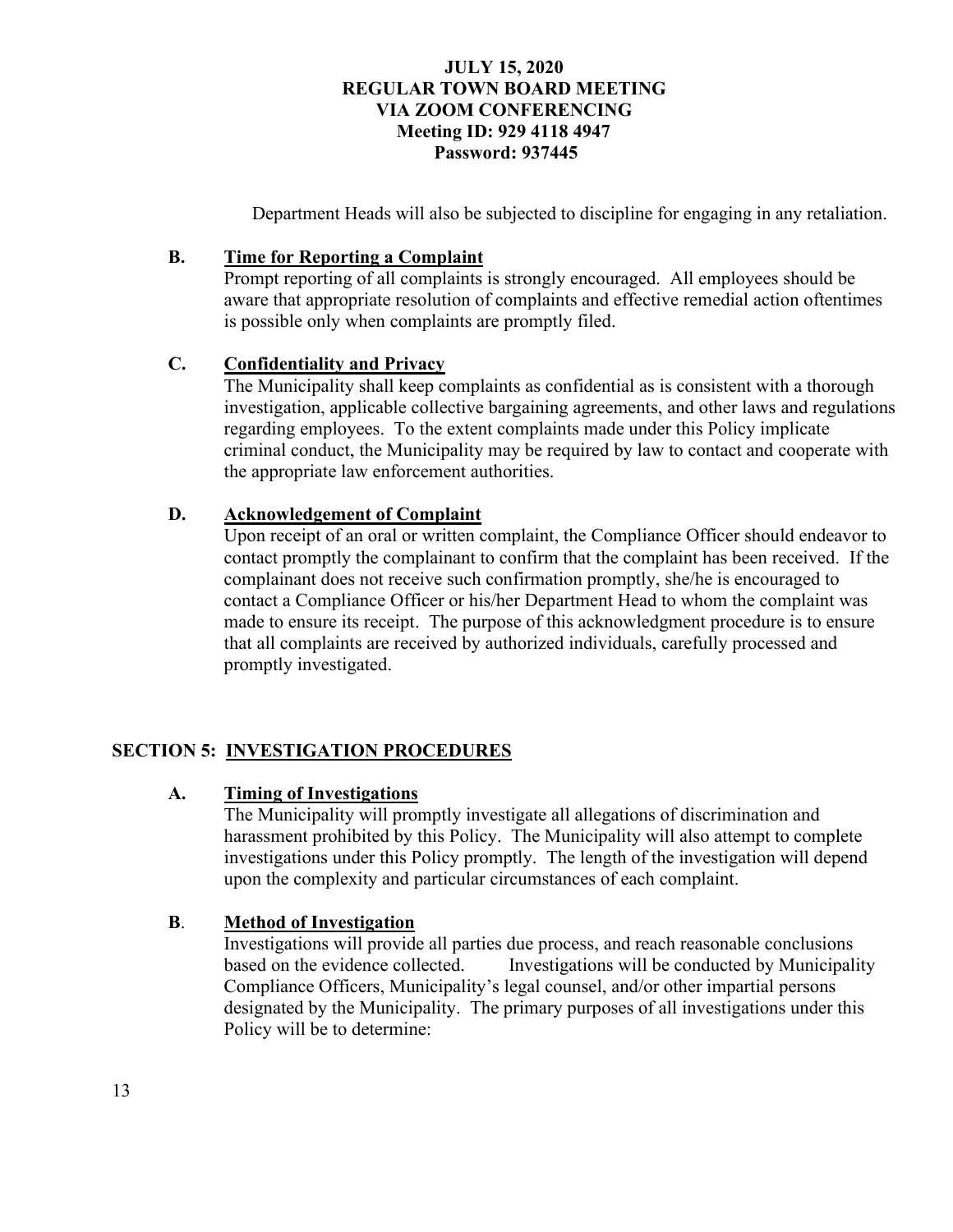- o Did the conduct complained of occur?;
- o Did the conduct complained of violate this Policy?; and
- o What remedial measures or preventative steps, if any, shall be taken?

Investigations will necessarily vary from case to case and may typically include the following: fact-finding interviews, including of the accuser and the accused; document request, review and preservation, depositions, observations, or other reasonable methods. Municipality investigators should pursue reasonable steps to investigate each complaint in a thorough and comprehensive manner. Any notes, memoranda, or other records created by Municipality employees or agents conducting an investigation under this Policy shall be deemed confidential and privileged to the extent allowed by law.

Investigators will typically create a written documentation of the investigation (such as a letter, memo or email), which contains the following:

- o A list of all documents reviewed, along with a detailed summary of relevant documents;
- o A list of names of those interviewed, along with a detailed summary of their statements;
- o A timeline of events;
- o A summary of prior relevant incidents, reported or unreported; and
- o The basis for the decision and final resolution of the complaint, together with any remedial actions.

## **C**. **Notification to Complaining Party and the Accused Party**

The results of the investigation shall be communicated in writing to both the person filing the complaint and the accused party.

## **D. Remedial Measures**

This Policy is intended to prevent all forms of unlawful discrimination and harassment and put an end to any prohibited discrimination that is found to have occurred. While disciplinary action may be appropriate in certain instances, punitive measures are not the exclusive means for responding to prohibited discrimination or harassment. During the pendency of any investigation being conducted pursuant to this Policy, remedial measures may be taken if appropriate and necessary.

Any individual who is found to have engaged in prohibited discrimination or harassment or conduct which may be prohibited by this Policy, may receive education, training, counseling, warnings, discipline, or other measures designed to prevent future violations of this Policy. Disciplinary action may include: warnings, suspension, or discharge from employment or such disciplinary action as may be permitted by applicable collective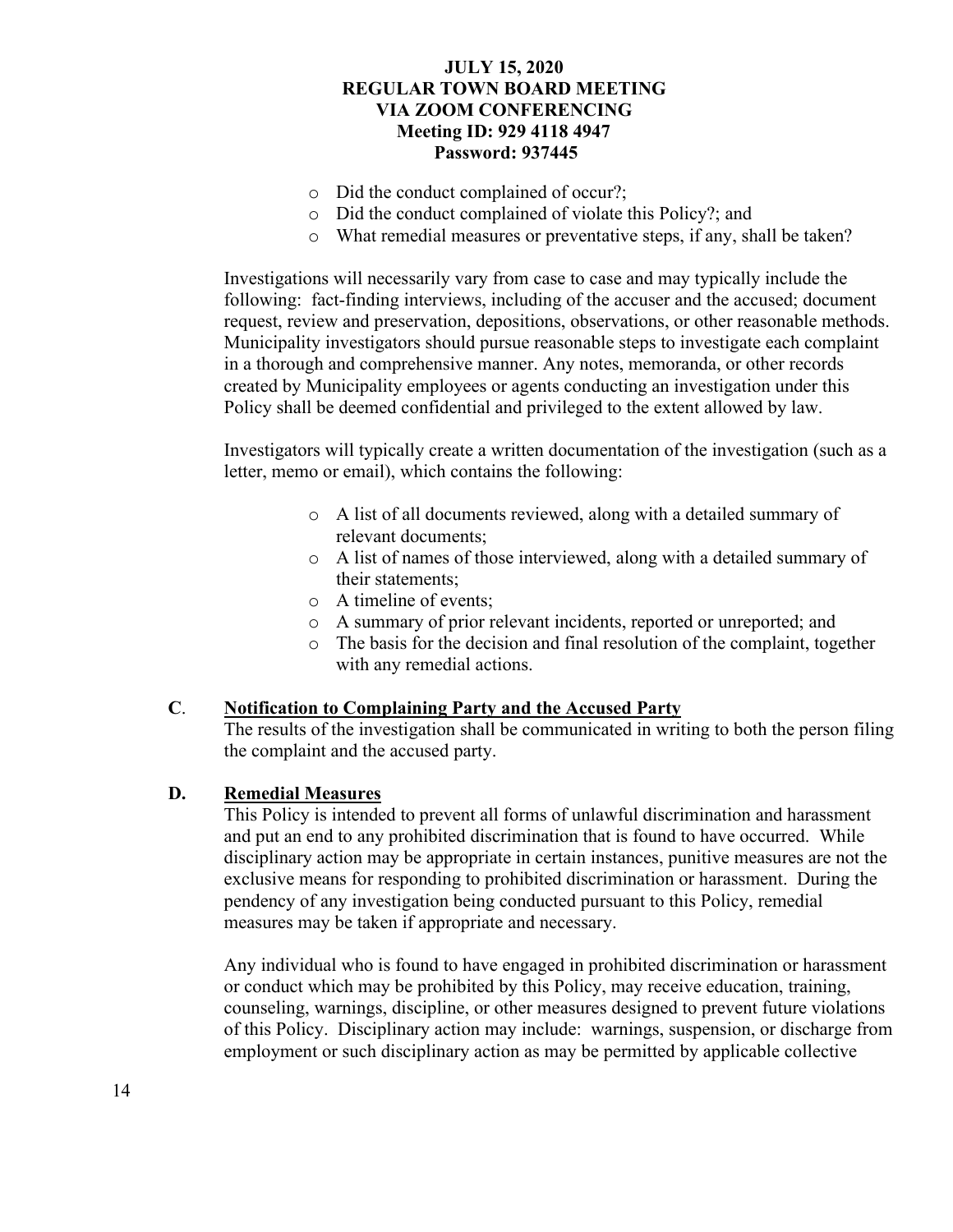bargaining agreements and law. Any third party found to have engaged in discrimination or harassment of an employee may be barred from Municipality property.

### **SECTION 6: PROHIBITION AGAINST RETALIATION AND ABUSE OF THE POLICY**

 Unlawful retaliation can be any action that could discourage an employee from coming forward to make a complaint or support a discrimination or harassment claim. Adverse action need not be jobrelated or occur in the workplace to constitute retaliation (e.g., threats of physical violence outside of work hours).

 Retaliation is strictly prohibited by this Policy and by law against anyone for making a good faith complaint of harassment or discrimination, for opposing in good faith any practices forbidden by applicable anti-discrimination laws or for filing a good faith complaint with, or otherwise participating in any manner in an internal workplace investigation or an external investigation, proceeding or hearing conducted by any federal or state agency charged with enforcing employment discrimination laws.

 Even if the alleged harassment or discrimination does not turn out to rise to the level of a violation of law, the individual is protected from retaliation if he/she had a good faith belief that the practices were unlawful. However, the retaliation provision is not intended to protect persons making intentionally false charges of harassment or discrimination.

 Complaints of retaliation should be brought directly to a Compliance Officer. Such complaints will be promptly investigated. If retaliation is found, the person retaliating will be subject to corrective action up to and including termination from employment, or in the case of a non-employee, an appropriate remedy up to and including termination of the business relationship.

### **SECTION 7: APPEALS**

 Any complainant or accused party who wishes to appeal the conclusion which the Municipality reached in investigating a complaint filed under this Policy, may do so within ten (10) calendar days of receipt of the appealing party's notification of the investigation outcome. Untimely submissions shall not receive consideration. Such appeal must be made in writing to the Municipality's governing body. The appealing party shall be entitled to present evidence in writing as to why the conclusion was flawed, improper, or otherwise not supported by the evidence. The Municipality's consideration and review of any such appeal shall be conducted confidentially in executive session. Following a review of that evidence, as well as the information obtained in the investigation process and conclusions derived there from, the Municipality's governing body, or its designee, shall render a decision. That decision shall be final. The appealing party shall be notified of the decision in writing.

 Nothing set forth in the Appeal Process above shall be construed to in any way confer upon either the complainant(s) or the person(s) accused of violating this Policy any right to appeal the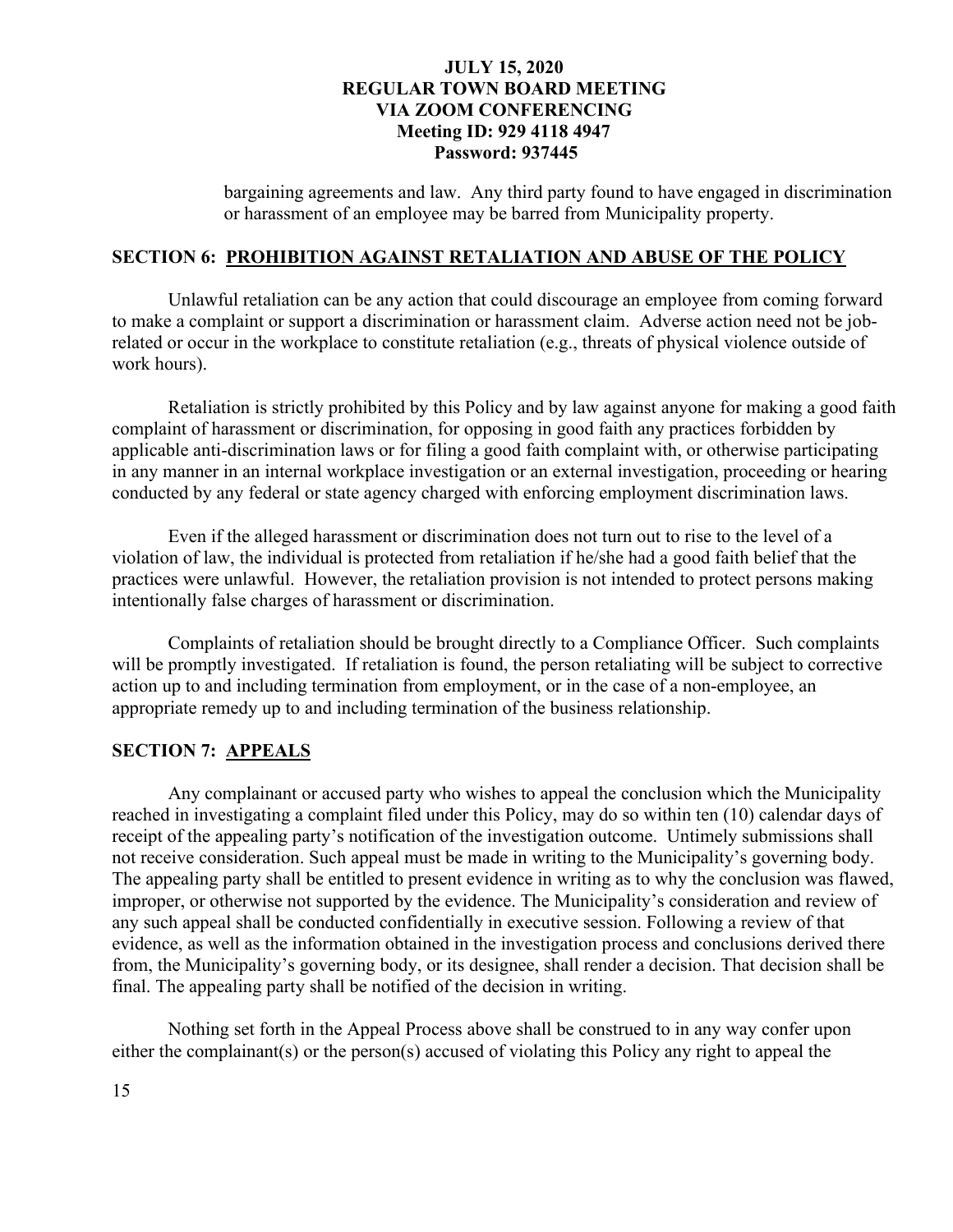Municipality's determination as to appropriate disciplinary and/or corrective action to be taken on meritorious complaints. In this regard, the Municipality at all times retains sole discretion to determine the appropriate disciplinary and/or corrective action to be taken with regard to a meritorious complaint.

### **SECTION 8: RECORD KEEPING**

The Municipality shall maintain a written record of all complaints of discrimination and/or harassment for a period of at least three years. The Municipality shall also document the steps taken with regard to investigations, as well as conclusions reached and remedial action taken, if any. The Municipality shall also maintain these documents for, at a minimum, three years.

 The Municipality's records regarding alleged discrimination and harassment shall be maintained separate and apart from personnel records in a secure and confidential location.

### **SECTION 9: LEGAL PROTECTIONS AND EXTERNAL REMEDIES**

Discrimination and harassment based on protected characteristics, including sexual harassment, are not only prohibited by the Municipality but are also prohibited by state, federal, and, where applicable, local law.

 Aside from the internal process at the Municipality, employees may also choose to pursue legal remedies with the following governmental entities. While a private attorney is not required to file a complaint with a governmental agency, you may seek the legal advice of an attorney.

In addition to those outlined below, employees in certain industries may have additional legal protections.

#### **State Human Rights Law (HRL)**

The Human Rights Law (HRL), codified as N.Y. Executive Law, art. 15, § 290 et seq., applies to all employers in New York State with regard to sexual harassment and harassment based on other protected characteristics set forth in this Policy, and protects employees, paid or unpaid interns and nonemployees, regardless of immigration status. A complaint alleging violation of the Human Rights Law may be filed either with the Division of Human Rights (DHR) or in New York State Supreme Court.

Complaints with DHR may be filed any time **within one year** of the harassment. Complaints of sexual harassment that accrue on or after August 12, 2020 may be filed with DHR at any time **within three years** of the alleged sexual harassment. If an individual did not file at DHR, they can sue directly in state court under the HRL, **within three years** of the alleged harassment, including sexual harassment. An individual may not file with DHR if they have already filed a HRL complaint in state court.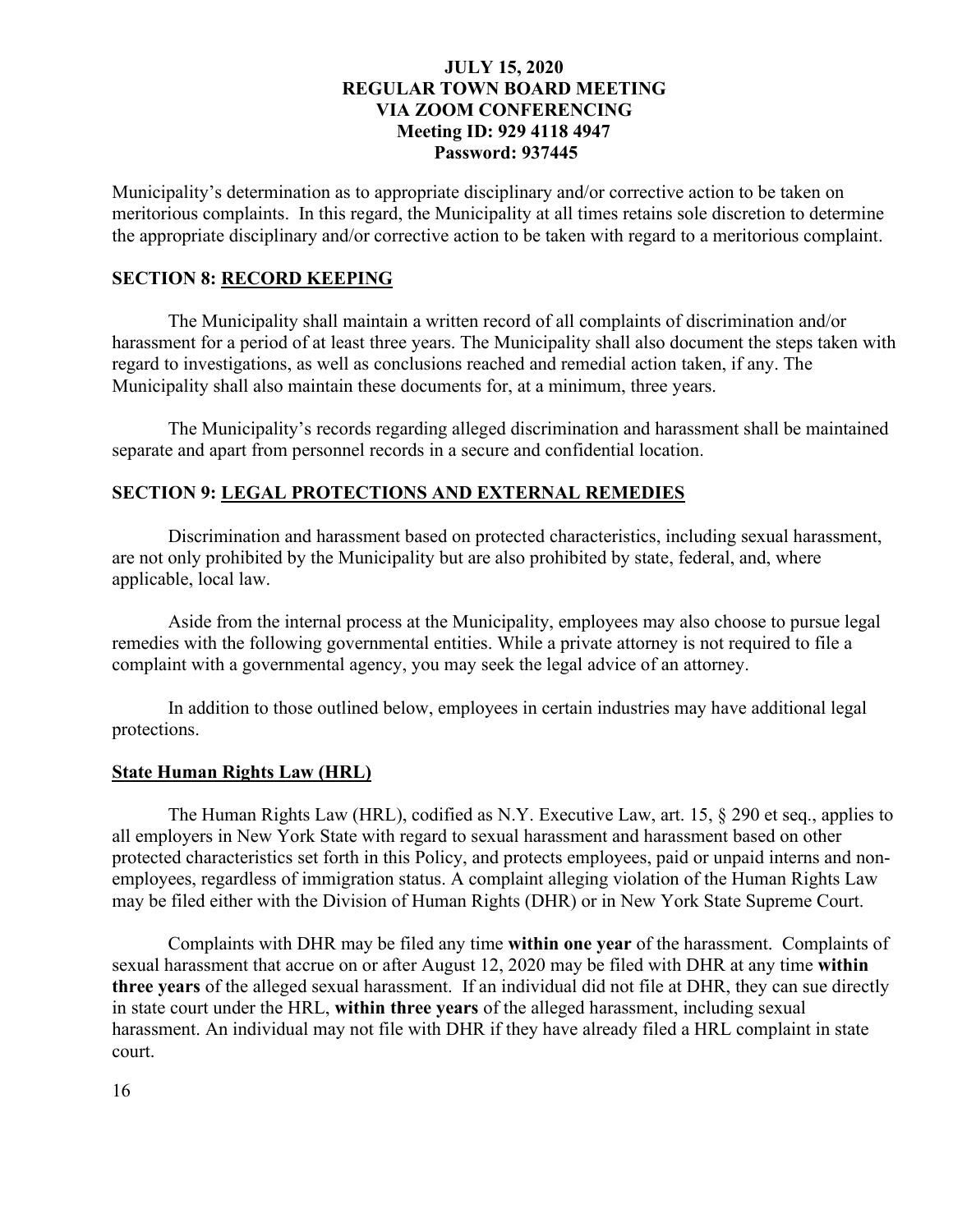Complaining internally to the Municipality does not extend your time to file with DHR or in court. The one year or three years is counted from the date of the most recent incident of harassment.

You do not need an attorney to file a complaint with DHR, and there is no cost to file with DHR.

DHR will investigate your complaint and determine whether there is probable cause to believe that sexual or other illegal harassment has occurred. Probable cause cases are forwarded to a public hearing before an administrative law judge. If sexual or other illegal harassment is found after a hearing, DHR has the power to award relief, which varies but may include requiring your employer to take action to stop the harassment, or redress the damage caused, including paying of monetary damages, attorney's fees (in sex discrimination and sexual harassment cases only) and civil fines.

### **Civil Rights Act of 1964**

The United States Equal Employment Opportunity Commission (EEOC) enforces federal antidiscrimination laws, including Title VII of the 1964 federal Civil Rights Act (codified as 42 U.S.C. § 2000e et seq.). An individual can file a complaint with the EEOC anytime within 300 days from the discrimination or harassment. There is no cost to file a complaint with the EEOC. The EEOC will investigate the complaint, and determine whether there is reasonable cause to believe that discrimination has occurred, at which point the EEOC will issue a Right to Sue letter permitting the individual to file a complaint in federal court.

The EEOC does not hold hearings or award relief, but may take other action including pursuing cases in federal court on behalf of complaining parties. Federal courts may award remedies if discrimination is found to have occurred. In general, employers must have at least 15 employees to come within the jurisdiction of the EEOC.

An employee alleging discrimination at work can file a "Charge of Discrimination" with the EEOC.

If an individual filed an administrative complaint with DHR, DHR will file the complaint with the EEOC to preserve the right to proceed in federal court.

#### **Local Protections**

Many localities enforce laws protecting individuals from sexual harassment and discrimination. An individual should contact the county, city or town in which they live to find out if such a law exists.

#### **Contact the Local Police Department**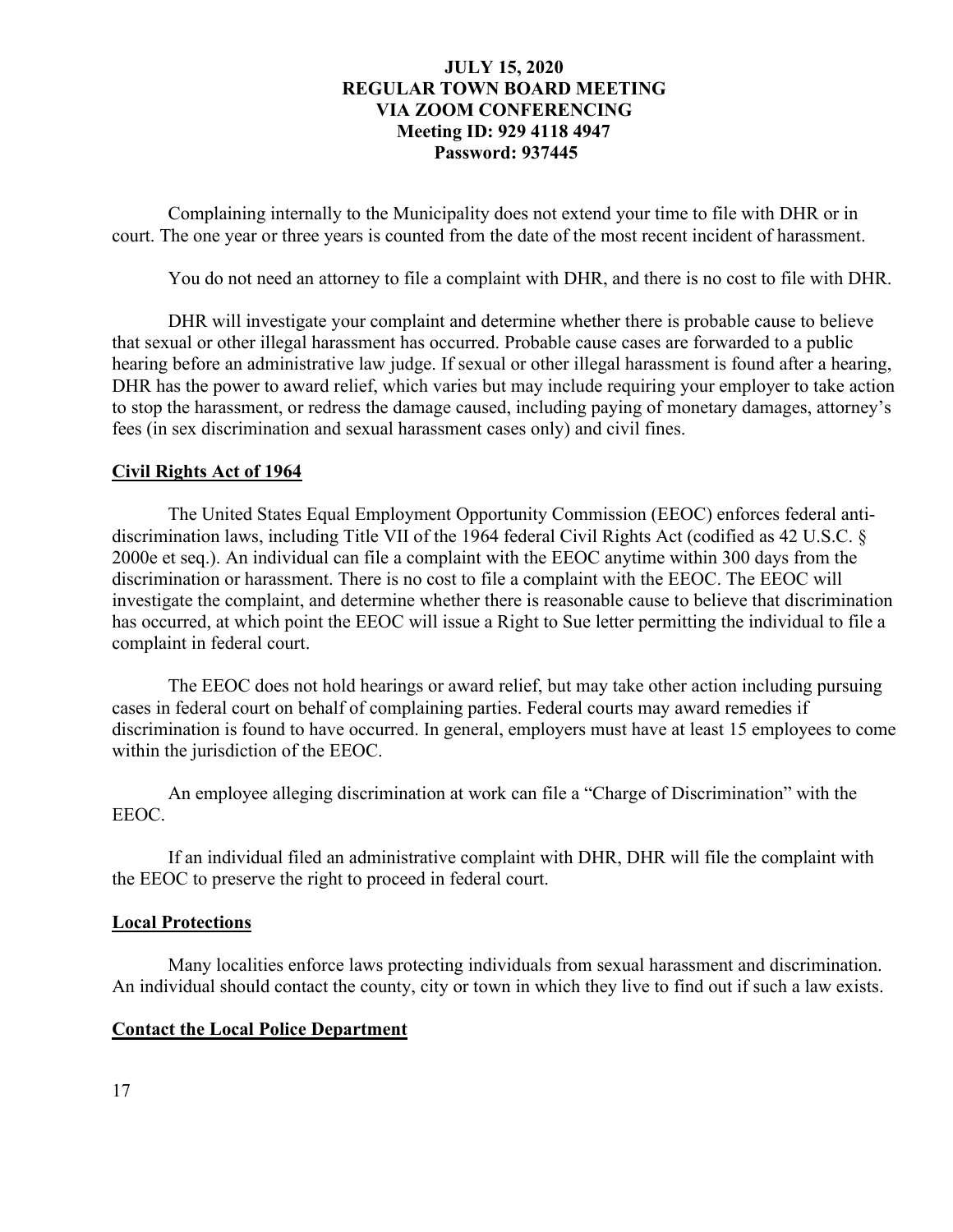If the harassment involves unwanted physical touching, coerced physical confinement or coerced sex acts, the conduct may constitute a crime. Contact the local police department.

# **SECTION 10: QUESTIONS**

 Any questions by employees of the Municipality about this Policy or potential harassment or discrimination should be brought to the attention of one of the Municipality's Compliance Officers.

### **SECTION 11: COMPLIANCE OFFICERS**

 Town Supervisor Batavia Town Hall Batavia, New York 14020

 Secretary to the Supervisor Town Hall Batavia, New York 14020

### **SECTION 12: POLICY DISSEMINATION**

 The Town of Batavia shall ensure that this Policy is adequately disseminated and made available to all employees of the Municipality. In addition, copies of this Policy and Complaint Form shall be maintained in the office of each Department Head and Compliance Officer as well as the Municipality's Code Book that is available at the office of the Town Clerk.

## **SECTION IV**: **EFFECTIVE DATE AND SEVERABILITY**

This local law shall take effect upon the filing with the Secretary of State in accordance with the Municipal Home Rule Law and Town Law. If any part or section of this local law shall be held to be invalid, the remaining provisions thereof shall not fail but shall remain in full force and effect. All local laws, ordinances, rules or regulations, or parts or portions thereof that conflict or are contrary to any portion of this local law are hereby repealed.

**(Complete the certification in the paragraph that applies to the filing of this local law and strike out that which is not applicable.)**

**1. (Final adoption by local legislative body only.)** 

18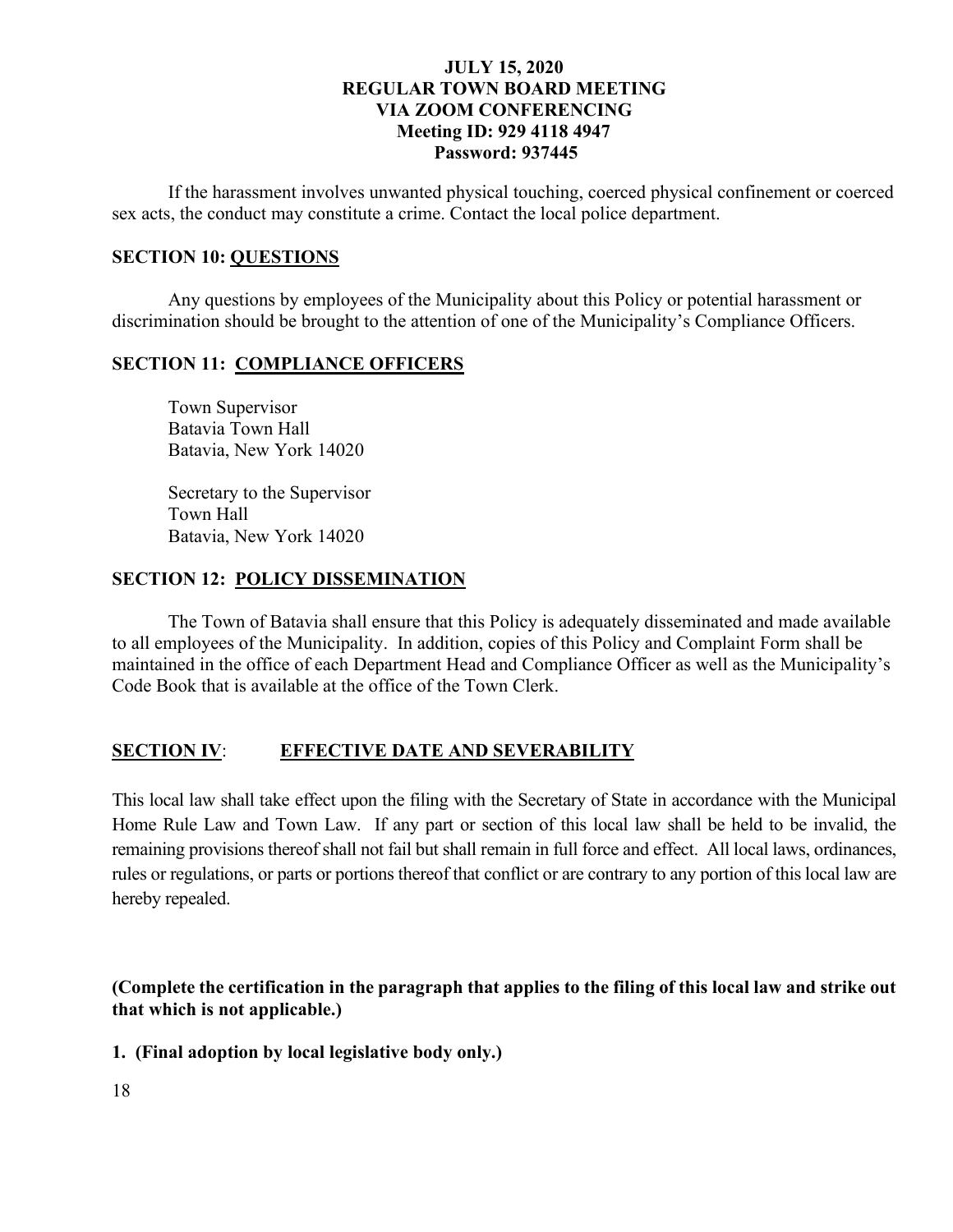I hereby certify that the local law annexed hereto, designated as local law No. 2 of 2020, of the (County) (City) (Town) (Village) of Batavia, New York was duly passed by the Town Board on \_\_\_\_\_\_\_\_\_\_\_\_\_\_\_\_\_\_\_\_\_\_\_\_\_\_\_\_, in accordance with the applicable provisions of law.

# **2. (Passage by local legislative body with approval, no disapproval or repassage after disapproval by the Elective Chief Executive Officer\*.)**

|                                                                  |        | I hereby certify that the local law annexed hereto, designated as local law No. |  |  |    |                             |      | of 20                                |    | of the |
|------------------------------------------------------------------|--------|---------------------------------------------------------------------------------|--|--|----|-----------------------------|------|--------------------------------------|----|--------|
| (County)                                                         | (Eity) | ( <del>Town</del> ) (Village)                                                   |  |  |    | was                         | duly | passed                               | by | the    |
|                                                                  |        | on                                                                              |  |  | 20 |                             |      | and was (approved) (not disapproved) |    |        |
| (repassed after disapproval) by the                              |        |                                                                                 |  |  |    | and was deemed duly adopted |      |                                      |    |        |
| 2017, in accordance with the applicable provisions of law.<br>on |        |                                                                                 |  |  |    |                             |      |                                      |    |        |

## **3. (Final adoption by referendum.)**

I hereby certify that the local law annexed hereto, designated as local law No.  $10^{10}$  of 20  $10^{10}$  of the (County) (City) (Town) (Village) of \_\_\_\_\_\_ \_\_\_\_\_\_\_\_\_\_\_\_\_\_\_ was duly passed by the \_\_\_\_\_\_\_\_\_\_\_\_ on \_\_\_\_\_\_\_ 20\_, and was (approved) (not disapproved) (repassed after disapproval) by the \_\_\_\_\_\_\_\_\_\_\_\_\_\_\_\_\_\_\_\_\_\_ on \_\_\_\_\_\_\_\_\_\_\_ 20\_\_. Such local law was submitted to the people by reason of a (mandatory) (permissive) referendum, and received the affirmative vote of a majority of the qualified electors voting thereon at the (general) (special) (annual) election held on 20  $\ldots$ , in accordance with the applicable provisions of law.

# **4. (Subject to permissive referendum and final adoption because no valid petition was filed requesting referendum.)**

I hereby certify that the local law annexed hereto, designated as local law No. \_\_\_\_\_\_\_\_\_\_\_ of 20\_\_ of the  $(\text{Country})$  (City) (Town) (Village) of was duly passed by the was duly passed by the was duly passed by the was duly passed by the was duly passed by the was duly passed by the was duly passed by the was duly passed by th on \_\_\_\_\_\_\_\_\_\_\_\_\_\_\_\_\_\_\_\_\_\_ 20\_\_\_, and was (approved) (not disapproved) (repassed after disapproval) by the on 20\_\_\_. Such local law was subject to permissive referendum and no valid petition requesting such referendum was filed as of 20 , in accordance with the applicable provisions of law.

**\* Elective Chief Executive Officer means or includes the chief executive officer of a county elected on a county-wide basis or, if there be none, the chairman of the county legislative body, the mayor of a city or village, or the supervisor of a town where such officer is vested with the power to approve or veto local laws or ordinances.** 

**5. (City local law concerning Charter revision proposed by petition.)**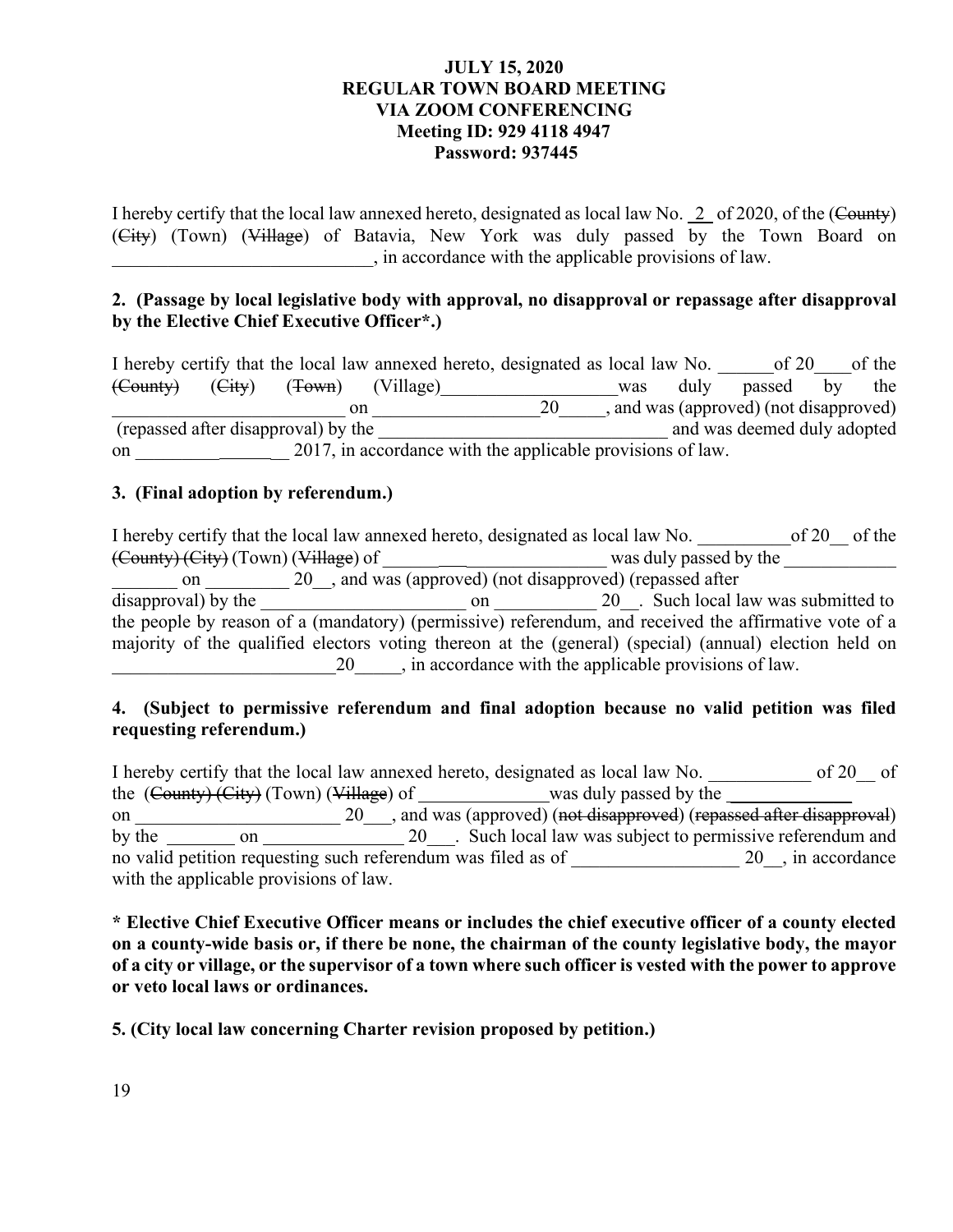I hereby certify that the local law annexed hereto, designated as local law No.  $\qquad \qquad$  of 20 of the City of  $\qquad \qquad$  having been submitted to referendum pursuant to the provisions of section (36) (37) of the Municipal Home Rule Law, and having received the affirmative vote of a majority of the qualified electors of such city voting thereon at the (special) (general) election held on \_\_\_\_\_\_\_\_\_\_\_\_\_\_\_\_\_\_ 20\_\_\_\_\_, became operative.

# **6. (County local law concerning adoption of Charter.)**

I hereby certify that the local law annexed hereto, designated as local law No.  $\qquad \qquad$  of 20 of the County of \_\_\_\_\_\_\_\_\_\_\_\_\_\_\_\_\_\_\_\_\_\_\_\_\_, State of New York, having been submitted to the electors at the General Election of November 20 \_\_\_\_\_, pursuant to subdivisions 5 and 7 of section 33 of the Municipal Home Rule Law, and having received the affirmative vote of a majority of the qualified electors of the cities of said county as a unit and of a majority of the qualified electors of the towns of said county considered as a unit voting at said general election, became operative.

(If any other authorized form of final adoption has been followed, please provide an appropriate certification.)

I further certify that I have compared the preceding local law with the original on file in this office and that the same is a correct transcript therefrom and of the whole of such original local law, and was finally adopted in the manner indicated in paragraph 1, above.

 $(SEAL)$ 

Teressa M. Morasco Town Clerk, Town of Batavia

Date: \_\_\_\_\_\_\_\_\_\_\_\_\_\_\_\_\_\_\_\_\_, 2020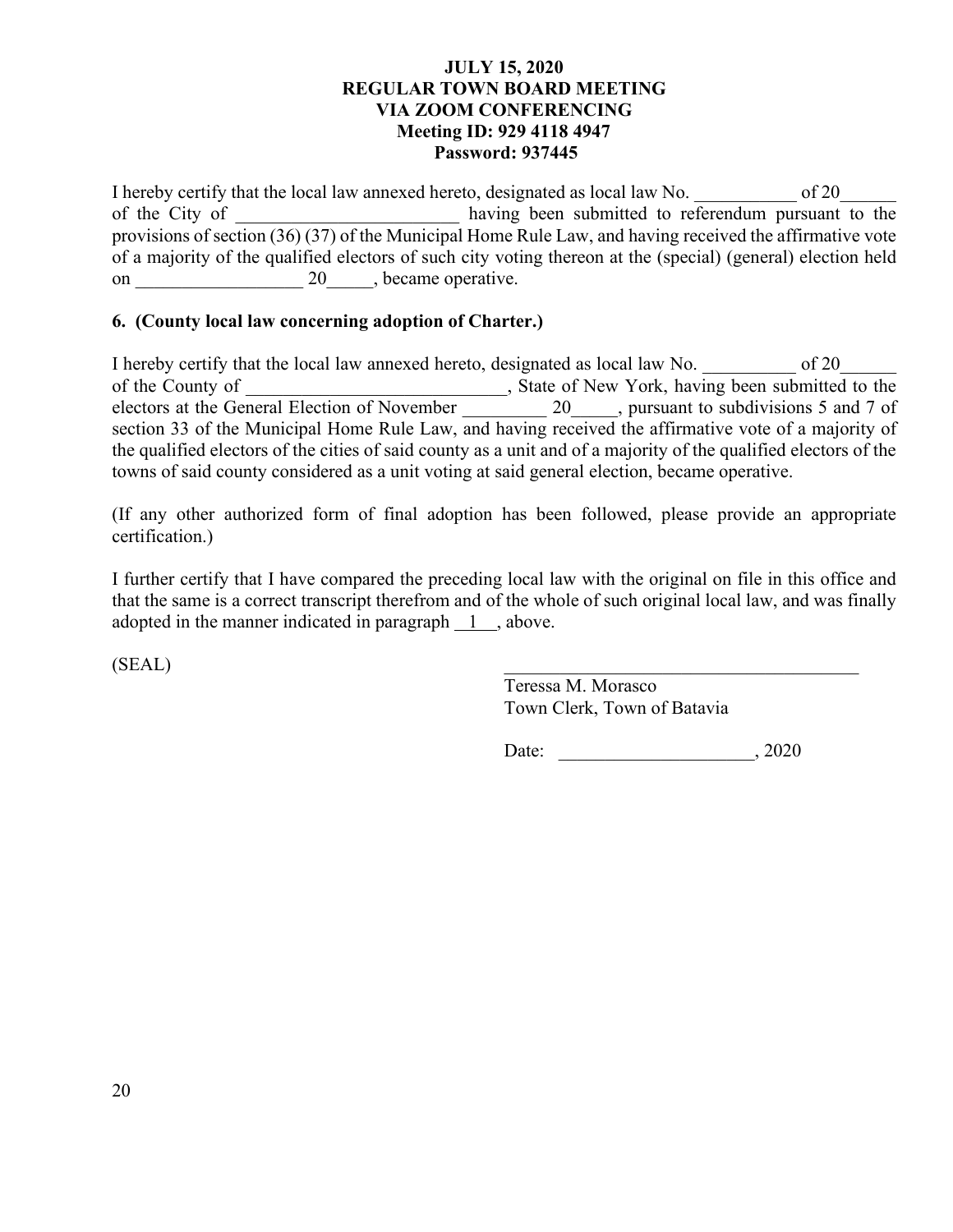**(Certification to be executed by County Attorney, Corporation Counsel, Town Attorney, Village Attorney or other authorized Attorney of locality.)** 

# STATE OF NEW YORK COUNTY OF GENESEE

I, the undersigned, hereby certify that the foregoing local law contains the correct text and that all proper proceedings have been had or taken for the enactment of the local law annexed hereto.

| Andrew W. Meier    |      |
|--------------------|------|
| Town Attorney      |      |
| County             |      |
| of Batavia<br>City |      |
| Town               |      |
| Village            |      |
|                    |      |
| Date:              | 2020 |
|                    |      |

**SUSPEND THE RULES**-Motion Deputy Supervisor Underhill, second Councilman Zambito to suspend the rules to introduce an additional resolution. **Ayes:** Underhill, Zambito, White, Michalak, Post **MOTION CARRIED by unanimous vote** (5-0)

## **RESOLUTION NO. 122:**

Deputy Supervisor Underhill offered the following:

# **RESOLUTION TO AUTHORIZE COMMUNITY SERVICE PROJECT**

## **BATAVIA TOWN PARK**

## **BOY SCOUTS TROOP 6006**

**WHEREAS**, Nicholas Grover of Boy Scout Troop 6006, submitted an application to complete a Community Service project at the Batavia Town Park on Galloway Road; and

**WHEREAS**, Mr. Grover is proposing to clear a hiking trail in an area identified in the Batavia Town Park Master Plan and repair a broken bench for his Eagle Scout Project; and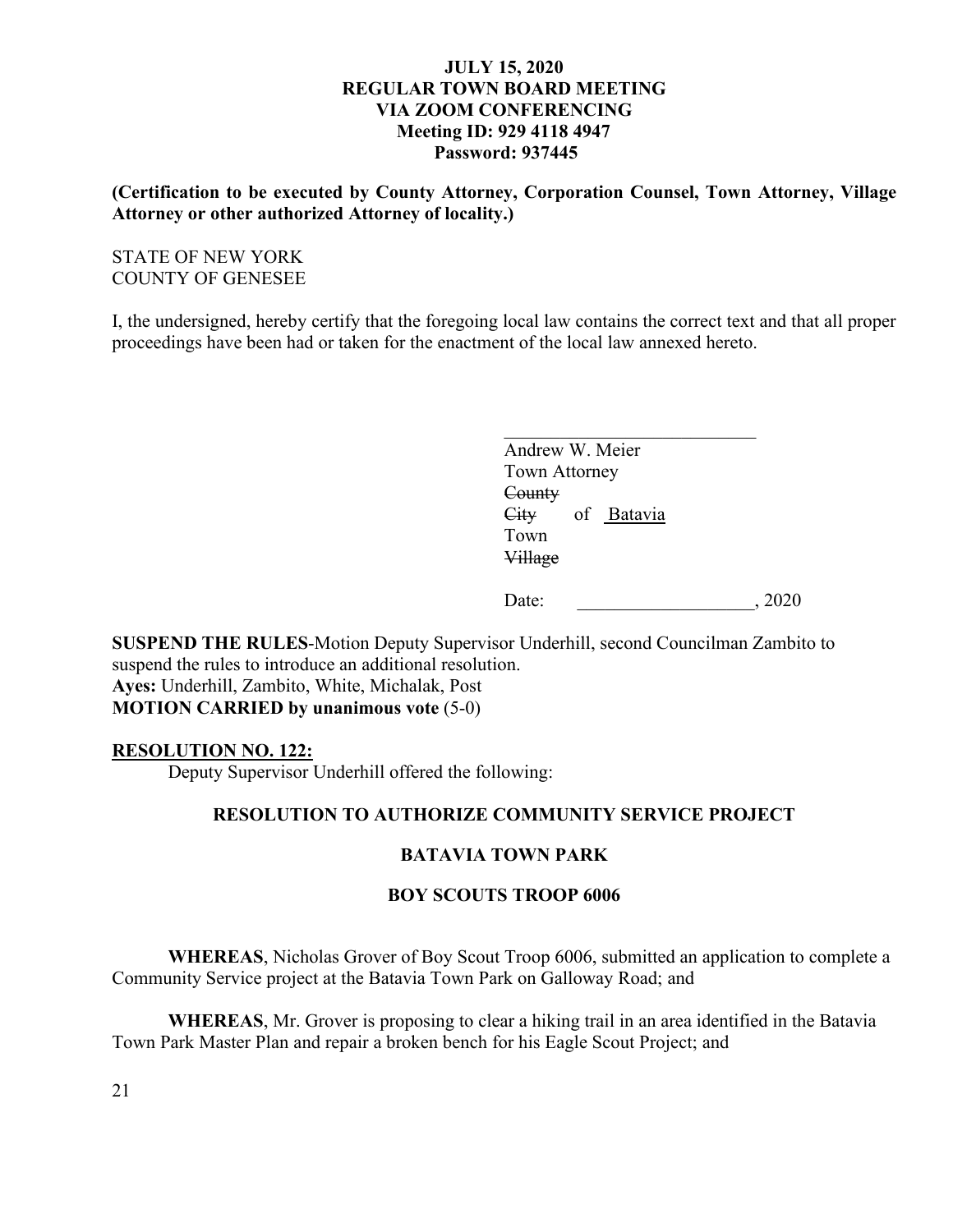**WHEREAS**, all the supplies and materials will be provided by Mr. Grover and/or Boy Scout Troop 6006; and

**WHEREAS,** the Town Engineer recommends approval of this proposed project (recommendation and proposal attached).

# **NOW, THEREFORE, BE IT**

**RESOLVED,** the Batavia Town Board hereby approves Nicholas Grover's Boy Scout Troop 6006 proposal to clear a hiking trail and repair a broken bench for the Community Service Project at the Batavia Town Park on Galloway Road.

**Second by:** Councilman Zambito **Ayes:** Underhill, Zambito, White, Michalak, Post **APPROVED by unanimous vote** (5-0)

**Abstract No. 7-2020:** Motion Councilwoman Michalak, second Councilman Zambito to authorize the Supervisor to pay the following vouchers:

| General                     | \$47,398.52    |
|-----------------------------|----------------|
| Highway                     | 271,194.08     |
| Sewer No. 1                 | 8,937.45       |
| Sewer No. 2                 | 34,453.07      |
| Water                       | 559,261.03     |
| Agri-Bus PS                 | 82,274.62      |
| <b>Ellicott Trail</b>       | 186.56         |
| W Side Sewer Improve        | 4,404.00       |
| <b>Bigelow Creek</b>        | 790.00         |
| <b>Fixed Based Metering</b> | 12,000.00      |
| <b>Total</b>                | \$1,020,899.33 |

Check numbers 23060 thru 23133 ACH: \$38,315.82 **Ayes:** Michalak, Zambito, White, Underhill, Post **MOTION CARRIED by unanimous vote** (5-0)

## **DEPARTMENT REPORTS:**

**Bruce Gerould, Building Inspector** reported that the building department has been very busy.

**Kathy Jasinski, Planning Board Chair** reported that the Planning Board had a meeting last Tuesday and took care of pending business. Currently, there are no applications or additional business for the

22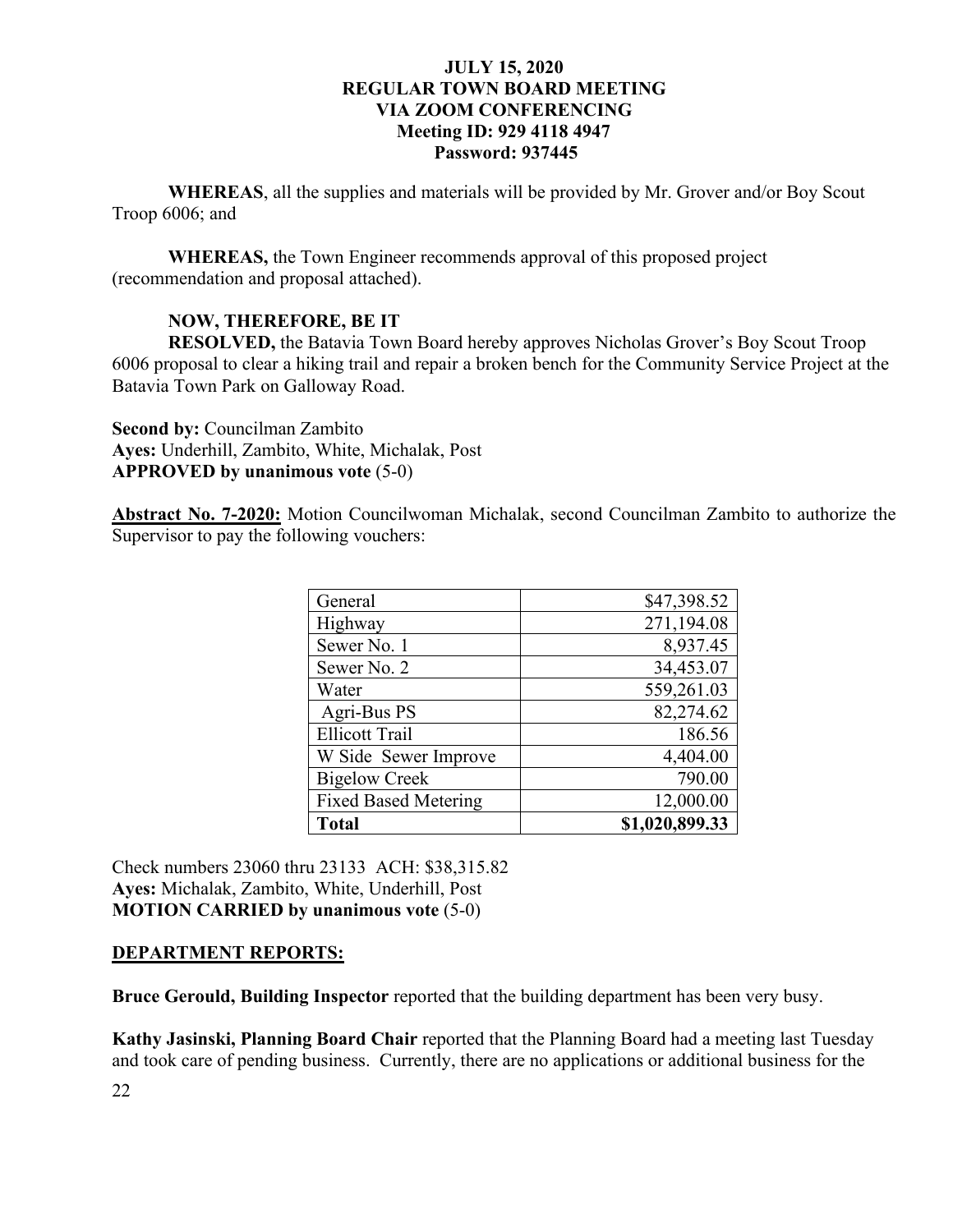Planning Board,

She is encouraging the Planning Board Members to complete training online.

# **The Supervisor reported on the following departments:**

**Water/Wastewater-** They have been working 12 hours days and in some cases 7 days a week to attend to the record demand of water on the county and town water system. There have been a few times that there wasn't going to be enough water and pressure drop on Galloway Road. A booster pump has since been installed.

 Continuing with the upgrade to the pump station project. Also, replacing and upgrading things under the COVID 19.

**Highway** -Has been actively engaged in finishing the Ellicott Trail Project. It's been an extraordinary effort on the gentlemen in the highway department as well as Tom Lichtenthal, Highway Superintendent/Assistant Engineer.

**Engineering**- Engineering staff is busy. Continuing to review plans and work with new projects that are proposed.

### **Supervisor's Report:**

**County Revenue Sharing-** The Genesee County Ways and Means Committee adopted a proposal on the distribution of revenue sharing to all the communities. The proposal will go to the full legislature.

**VLT Revenue**- Town received the VLT revenue from NYS at the reduced amount.

**Daily Operations-** The Town has had no reduction of services. Continuing to conduct business at the drive-up window and remotely. The Courts are opened on a limited basis.

**Status Report** on expenditures and revenues is available for the Board's review.

**State of Emergency Declaration-** Will be extending the State of Emergency Declaration that expires July 16, 2020 at 5:59 P.M. to be in compliance with the FEMA and State and Federal requirement to maintain cash flow.

**Ellicott Trail** -Received a Certificate of Merit from Assemblyman Hawley in recognition of the grand opening of Ellicott Trail. The Supervisor complimented all that were involved in this project. It's a great example of what communities can do working together.

## **COMMUNICATIONS:**

## **The Town Clerk reported on the following:**

**June Town Clerk** monthly report collected a total of \$5,762.50, remitted \$5,282.36 to the Supervisor for the Local Share.

**NYS Ag & Market-** Received Dog Control Officer Inspection Report and Municipal Shelter inspection report from NYS AG & Market on the GC Animal Shelter.

**Liquor License-** Received Notice of Application from AVI Foodsystem Inc. applying for a liquor license.

**Electronic Records Management-** The Electronic Records Management Shared Services grant work continues. The Town of Byron records portion of the project has been completed and Town of